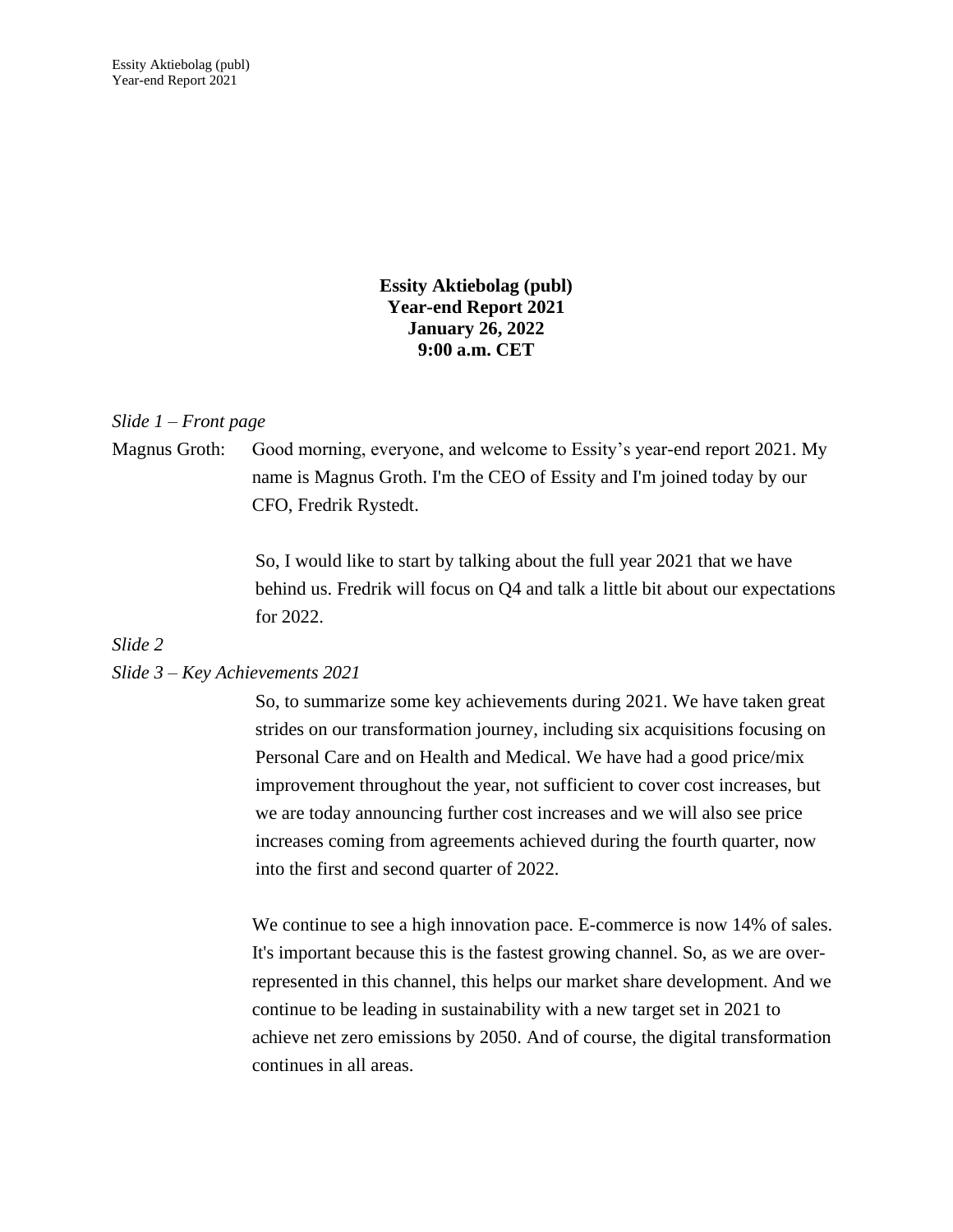#### *Slide 4 – Financials 2021 vs 2020*

Financials for the full year, and just a reminder that our first quarter had negative growth of 10%, our final quarter, that Fredrik will talk about in a few minutes, had a positive growth of around 10%, so it's been a of course a hugely challenging year with a lot of changes due to the pandemic and how that has progressed and the associated restrictions and lockdowns.

But overall, very strong organic growth: 3.5% organic, 4.5% including acquisitions. Adjusted EBITA margin down 330 basis points following increases in raw materials, energy and distribution, and we'll talk more about that, to some extent compensated by price increases, and this is something that we will continue to pursue going forward. Operating cash flow at SEK 11bn and return on capital employed 12%.

#### *Slide 5 – Dividend*

The Board proposes to the Annual Shareholders Meeting an increased dividend of 4% to SEK 7.00 per share, so a gradual improvement, which of course also underlines the confidence that we have in the development of the business going forward.

#### *Slide 6 – Adjusted EBITA Margin, 2021 vs 2020*

Adjusted EBITA margin for the full year, just to have a quick look at the bridge. As mentioned, margin declined by 330 basis points, of which raw materials, energy and distribution had a negative impact of 480 basis points. But thanks to good volume development, price and mix development in more or less all our geographies and all our categories, we were able to offset parts of that resulting in the numbers that you see here.

#### *Slide 7 – Growing Emerging Markets*

We have been growing margins in emerging markets very successfully over a long time period, closing the gap to the margins in mature markets, and as you can see here, share of adjusted EBITA has increased over the last six years from 22% of overall Group EBITA to 36%. Of course, you wonder, why hasn't the share of net sales increased in the same way since we continuously see much higher organic growth in, for instance, China, Latin America, and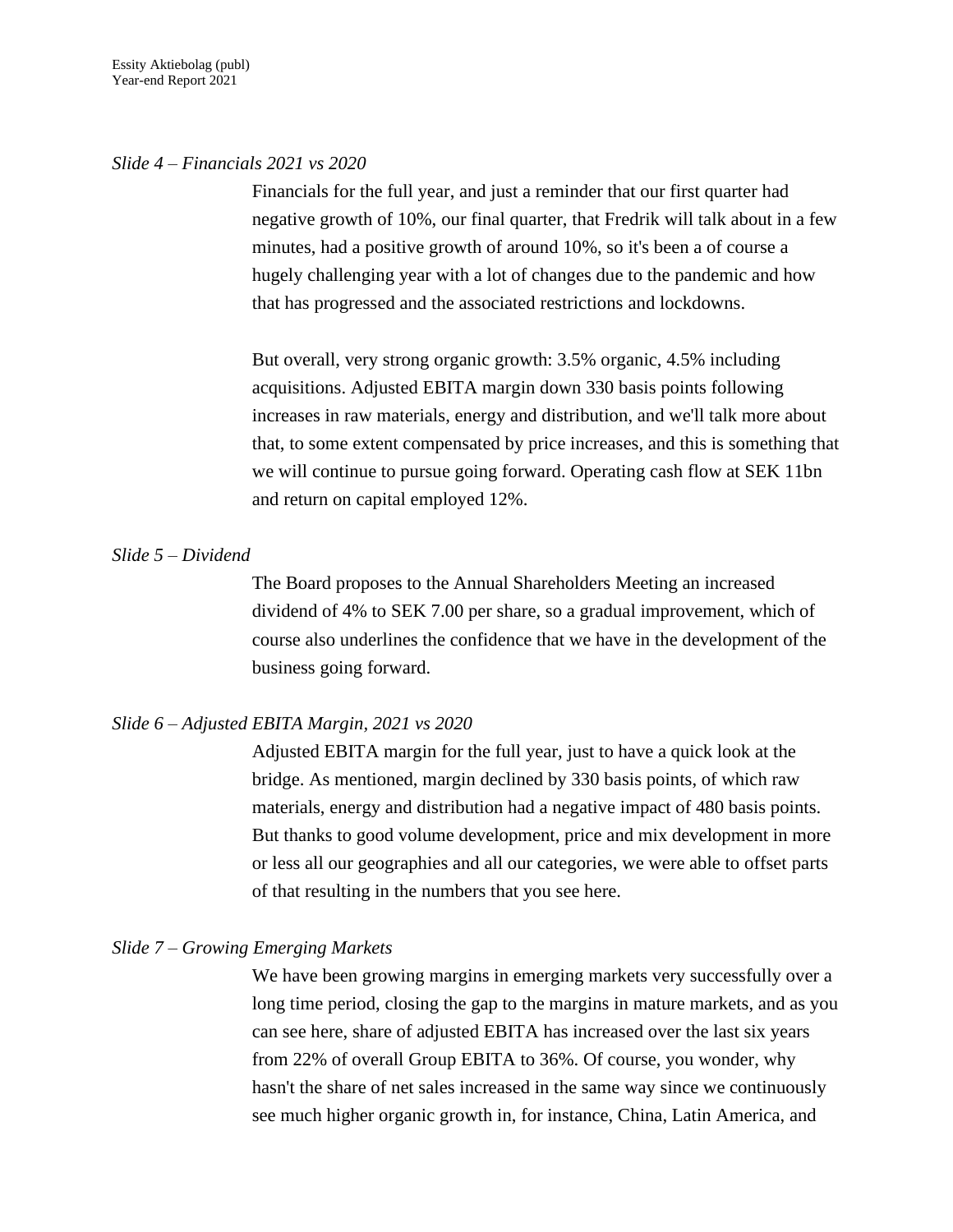Eastern Europe? Well, the reason is the acquisitions that we have done – BSN, Wausau and lately also Asaleo that are mostly then in mature markets which are kind of counterbalancing the rapid organic growth that we have in growth markets. But still a very positive development in emerging markets. And actually, looking at external conditions such as raw materials, energy, distribution, it seems as if - the challenges are also significant of course in emerging markets - but actually slightly easier to manage than in mature markets, which in our case of course is Europe and North America.

#### *Slide 8 – Value Creating Acquisitions, Positioning Essity for Profitability Growth*

The value creating acquisitions and the underlying value creating all of these acquisitions are contributing not only to earnings per share but also to margin and to growth in a very positive way. And as mentioned, this is a mix of personal care, health and medical acquisitions, so exactly where we want to position ourselves for the future.

#### *Slide 9 – Acquisition of Hydrofera, Antibactrial Wound Dressings*

And speaking specifically of Hydrofera, which was the latest acquisition that we did towards the end of the year – so I think it got a little bit lost when a lot of investors and analysts and others were maybe having some well-deserved time off – we closed this important acquisition in advanced wound care so completely in line with our strategy. And I just want to draw your attention to some of the financials here that are regarding the first nine months of the year, and you can see a significant growth of over 20% and an EBITA margin of over 27%, so it's exactly the type of business that we want to be in. So, very happy about this and also that specifically Hydrofera has a strong position in the US market where we are working to strengthen our positions in general and specifically in health and medical. So, very happy about that.

#### *Slide 10 - Innovations 2021*

And a very rich year when it comes to innovations, and we actually launched more and bigger innovations than we've ever done before. And this has helped us with price/mix, the brand development of course, and strengthening our market positions.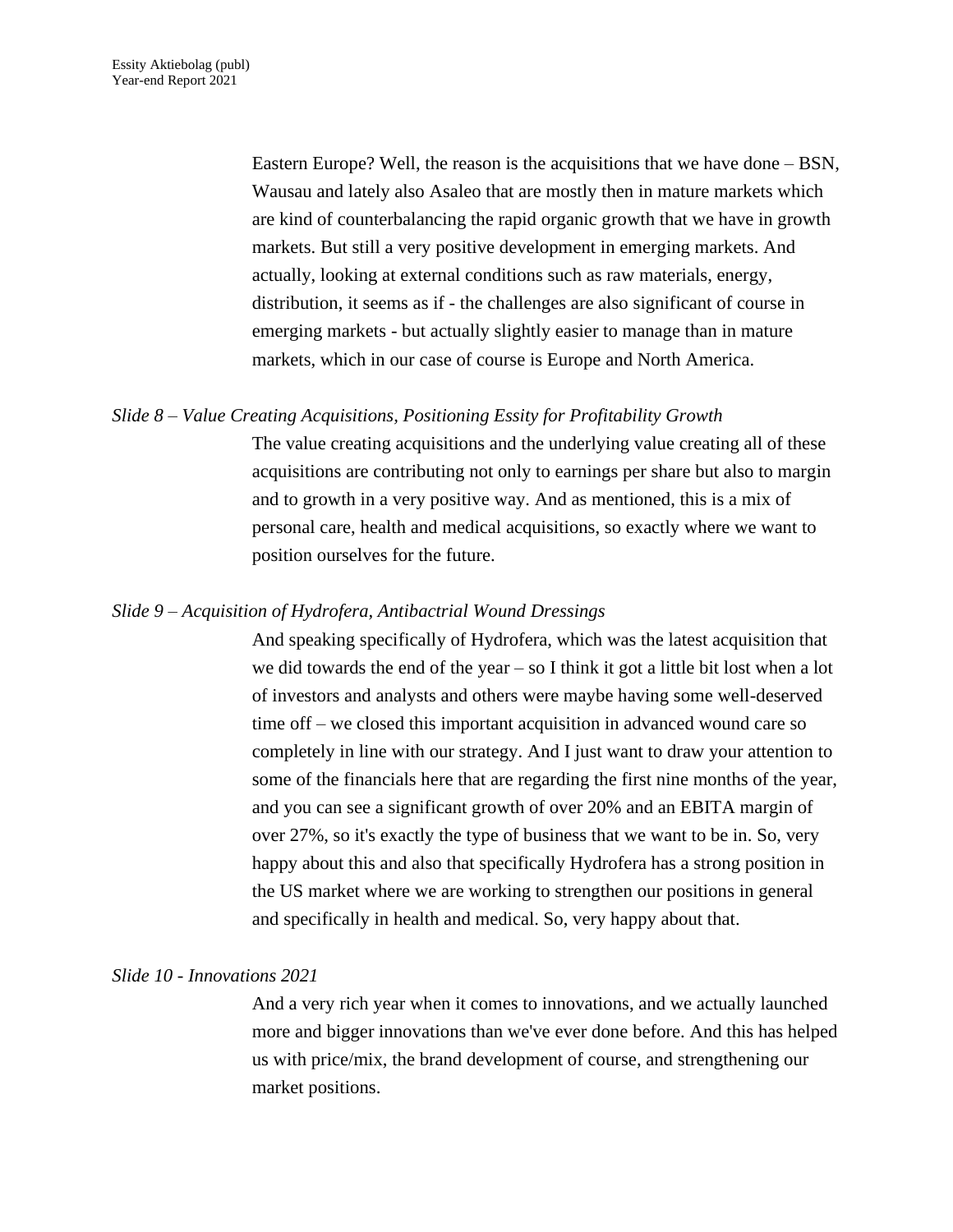*Slide 11 – Innovations with Well-beeing and Sustainability in Focus, Q4 2021*

And just to give some examples from the fourth quarter, here it's about wiping and cleaning that we've been talking about over the last couple of years, about sustainability and premiumization. So very much in line with our long-term strategy.

# *Slide 12 – Innovations with Well-beeing and Sustainability in Focus, Q4 2021* And some other examples here from our health and medical assortment, and also incontinence development in emerging markets. So, a very strong innovation pipeline in 2021 that we expect to continue into 2022.

## *Slide 13 – Increased Branded Market Shares, Positive Development 2021*

And this is very much the result. We are positioned as the number one and the number two brand in over 90% of our branded sales and we have increased market shares in around 70% of our branded retail sales. And, as you can see, we continuously add strong value-enhancing brands like TOM Organic, for instance, which we acquired together with Asaleo and now recently the ones I just mentioned.

#### *Slide 14 – Strong E-commerce Growth, 2021*

E-commerce, it's important that we draw this channel faster than our competitors and faster than the market, because then we will have a leverage from the growth there. And organic sales growth in e-commerce was 16%. And as you can see, it's a good mix of pure players and multichannel players. And over the next number of years, I expect that our own channels will also be a growing part. Quick changes between the different players here in ecommerce. TikTok is now the fastest growing channel in China for instance, and we are a leading actor also in this channel. So, we're continuing to stay ahead in this very important area.

#### *Slide 15 – Leading in Sustainability, CO<sup>2</sup> Emissions*

Sustainability, where we are working hard to stay in the lead and to achieve our ambitious targets, and we made great strides during the year. And when it comes to our Science Based Targets, we were able to reduce emissions in Scope 1 and Scope 2 with 2.5% so that we are now at 15% and on our glide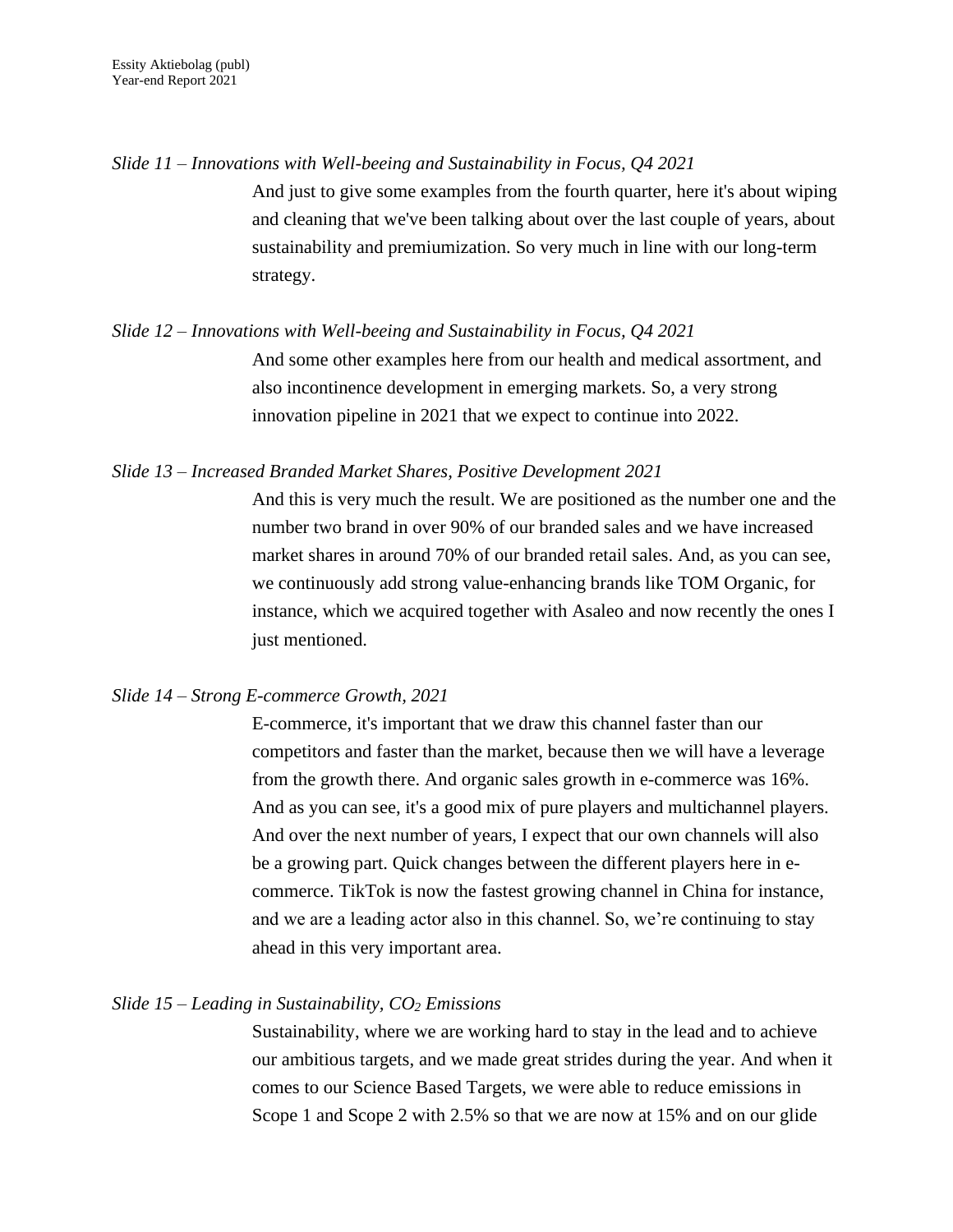path to 2030 to achieve 35%. So, positive development. And we have announced a number of efforts and investments that are really contributing to these targets here.

#### *Slide 16 – Financials, Q4 2021 vs Q4 2020*

With that I would like to hand over to our CFO, Fredrik Rystedt. Welcome.

Fredrik Rystedt: Thank you, Magnus. And you can see here we continue the strong growth path that we've had in previous quarters, and we grew organically with 8% and if you add the acquisitions that we've made with a bit over 10%. So, if we look at our sales, the market share gains that we've had, e-commerce growth, good performance from all the launches that we have made during the year. All of that contributed to good volume and mix development. And of course, also the executed price increases that we have done now throughout the last couple of quarters have had a very good impact.

> Our growth was strong in both emerging and mature markets, and the acquisitions that we have made performed well. So, Familia and Asaleo both performed really well during this quarter and also last.

Now of course obviously, as Magnus has already alluded to, a major theme in the quarter was the continuously growing negative headwinds from cost inflation and of course raw material, distribution and energy. The negative total impact was, as you can see here 10.4%, which in consideration of the fact that last year we had a margin of a bit over 14%, is obviously quite monumental. So, we have compensated a big part of this through volume, price and mix, and continued really good cost savings, but of course also in Q4 margins and cash flow were considerably reduced.

#### *Slide 17 – Adjusted EBITA Margin, Q4 2021 vs Q4 2020*

If we look at the bridge. A consequence of this cost inflation was that the gross margin fell with 750 basis points, and we did save in cost of goods sold, but we also managed to maintain a rigid cost control in terms of all other costs. So here you can see A&P and SG&A all contributing to margin. So, of course, part of the reason why as a percentage of sales this is contributing to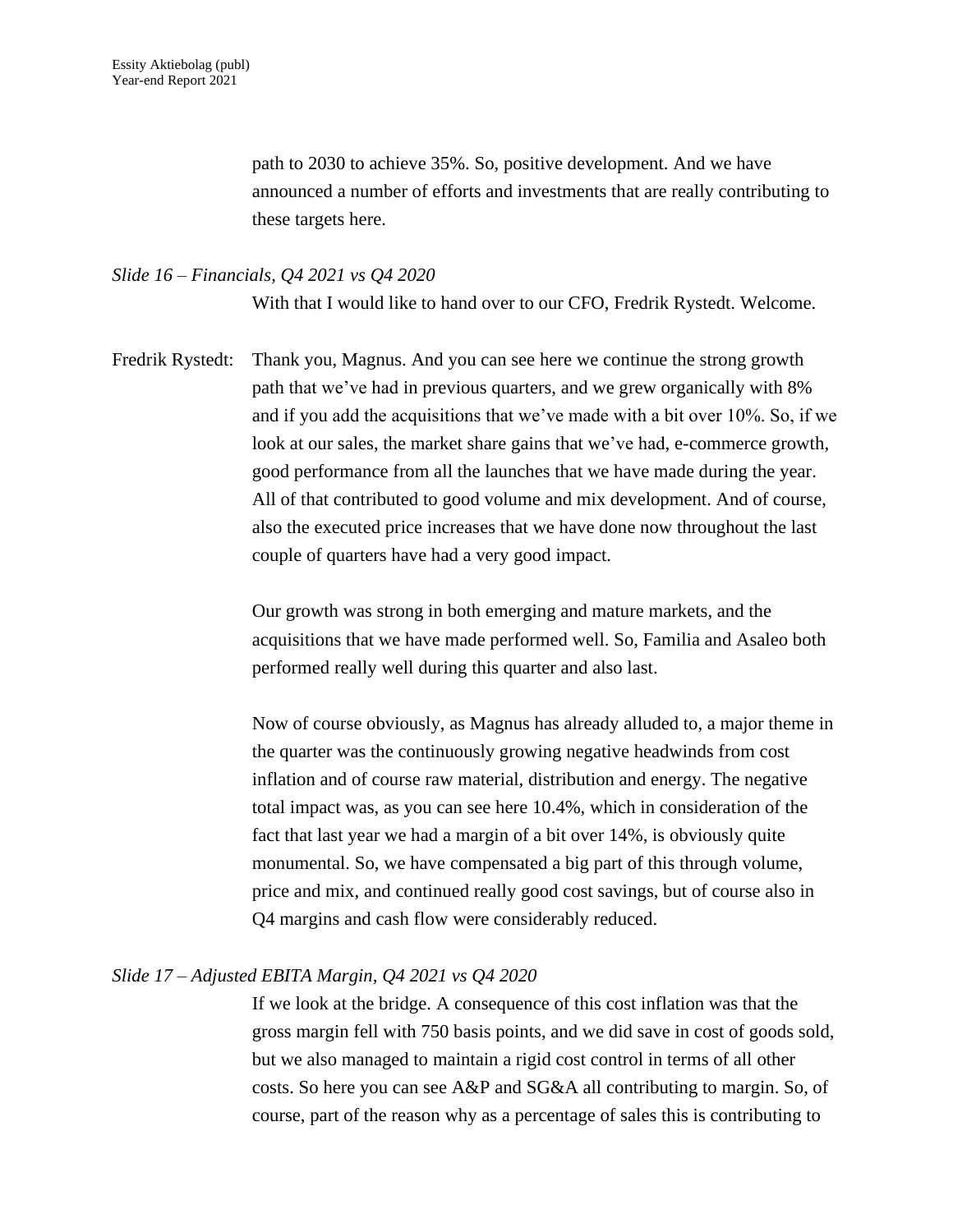margin, is the very strong sales growth, but in fact both A&P and SG&A in the quarter were actually down also in absolute terms.

Now, this bridge is showing the comparison to Q4 of last year, but if we look at it sequentially between Q3 and Q4 of 2021, we also there had very, very considerable increases. So, combined raw material, distribution and energy all amounted to an additional cost of SEK 1.5bn between the two quarters. And we expect, as we go forward now into Q1, that we will have additional sequential significant cost increases; not least related to energy, but also predominantly in plastic products and personal care. So, more to come in terms of cost inflation.

Now, as history shows, and we have said that many times, we have always compensated cost inflation with price increases, and we are fully convinced that we will do that this time as well. Now, we have already negotiated further price increases for the first quarter of 2022 and the majority of those will have an impact towards the latter part of the quarter. And of course, it's our absolute conviction that we will continue, or ambition to continue, to raise prices until margins are fully restored also after Q1 and throughout this year.

#### *Slide 18 – Personal Care, Q4 2021 vs Q4 2020*

So, turning a bit to Personal Care. We had a good growth of 6.5% and a strong growth actually in all categories with the exception of Baby and the reason why Baby didn't grow was, we could say, unusual market conditions in Asia and this was the reason. So, it was more related, particularly to this quarter. But emerging markets in total was nevertheless very strong, as you can see, with 11.2%, and specifically also in Latin America and not least Familia, as I've already mentioned.

Our Feminine business continues to do really well, not least in terms of volume, but also in terms of price/mix and Incontinence keeps on doing well in practically all markets. We're also quite happy to say, and we have spoken about this many quarters before, that the Medical part of our business has now grown for several consecutive quarters and in Q4, if we compare it to last year, the growth was strong in all of the three therapy areas. So somewhere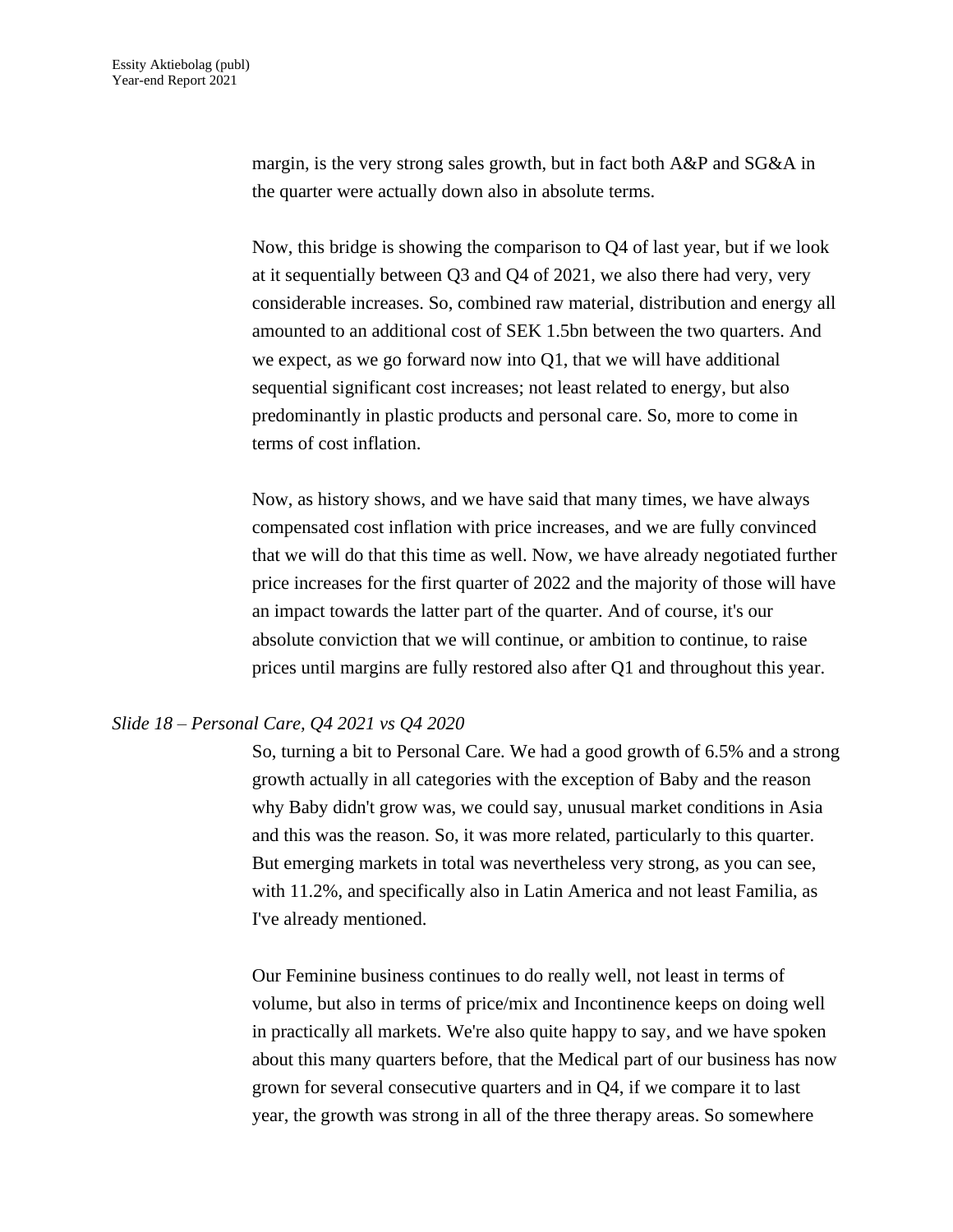between 5% to 7% for all of them.

And if we talk about volume, you can see the volume grew totally with 2.6% and price/mix with nearly 4% and the majority there was related to price, but we continued to do well in terms of mix as well.

Now if you look at all the three business areas we have, Personal Care is the area where we have the least content of raw material and distribution and energy, and despite that fact, you can see that the impact, the negative cost impact, was quite significant. We compensated a very large part of that, so the margin was down by only 210 basis points, if you look at it that way. We compensated with volume, price, mix and in this area also cost savings, but as I said for the Group as a whole, we will continue to do price increases here and we'll see some of it already in Q1 towards the latter part.

#### *Slide 19 – Consumer Tissue, Q4 2021 vs Q4 2020*

Now, coming to Consumer Tissue. Also, here we had a good organic growth. So, 5.5%. And the majority of that growth came from price and mix. As you can see volume, 0.5% in comparison to last year. We had a good growth in Asia, we had a good growth in Latin America, and we had a strong growth also in the branded part of the European business, whilst the private label part actually contracted. So, we're happy here to see that also here the premiumization, the new launches that we have done, contributed to both the volume and mix and we have executed quite significant price increases in this area.

Now, once again, if Personal Care is the one with the least impact from raw material and distribution and energy, the opposite holds true for Consumer Tissue. So, a very big part of the margin we had last year has been eroded by this cost inflation to the magnitude of  $13.2\%$ . So, we compensated a lot – good cost savings, volume, price, mix, as I have mentioned, but of course here as well obviously we are continuing with our price increases, and also here we'll see some in Q1 towards the latter part, and we will continue until margins are fully restored.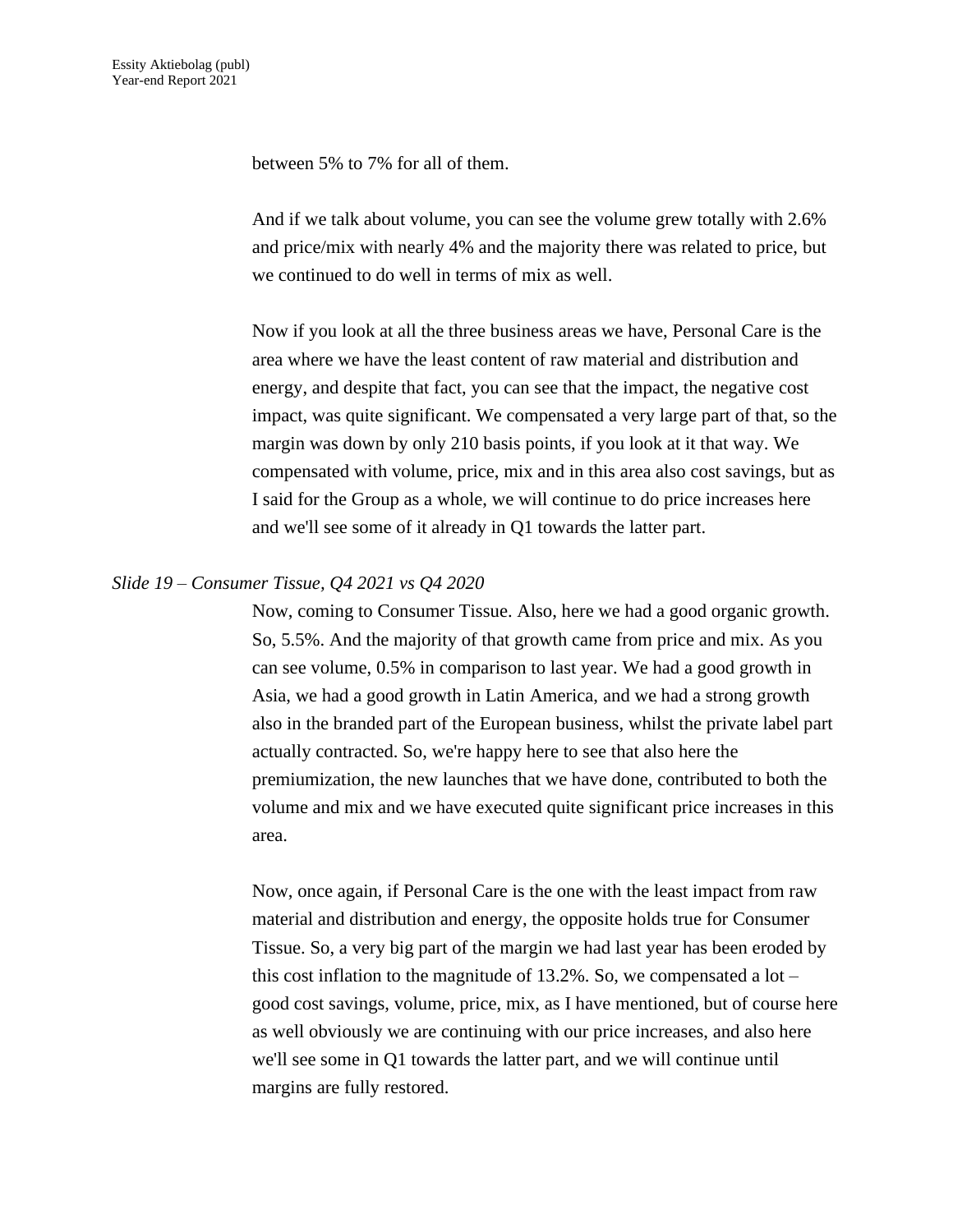#### *Slide 20 – Professional Hygiene, Q4 2021 vs Q4 2020*

So, the last business area – Professional Hygiene. A really, really strong growth here, with a bit over 16%. So, really recovering from that sense. And this is, as well, a result of good volumes in most markets or all markets, good mix everywhere, and also executed price increases. As you can see, volume growth was really strong at 11%. So, of course it's recovering at a very fast pace, and we have also increased prices on pretty much all markets when it relates to Professional Hygiene.

As with the other business areas, cost inflation was very significant and also here we will see sequentially higher cost as we will for all three business areas in this case, in particular relating to energy, but for most, and we will continue to do price increases here as well. I'm sounding a bit like a broken record here, but it's very much the same story for Professional Hygiene.

So, with those words, Magnus.

## *Slide 21 – Everyday Priorities*

Magnus Groth: Thank you, Fredrik. I'd like to summarize and put things a little bit in perspective. These were the three everyday priorities that we set up two years ago now almost exactly when the pandemic first became evident, and they have served us extremely well and I'm very proud of the achievements that all our staff has achieved over these two years.

> So, our priorities were: to Care for Our People, make sure that they feel safe both in the working environment and on their way to and from their jobs, and also at home, and staying healthy and engaged to continue to run our business; to Contribute to Society, which has been incredibly important in these difficult times for everyone; and of course, to Secure Business Success, which is very much a result of the two first ones. And these priorities remain. It seems, who knows, but a little bit more hopeful than what we've seen over the last two years when it comes to the progress of the pandemic maybe turning into an endemic event during the year. And of course, even though the pandemic put a lot of focus on health and hygiene, which is good for Essity. That's the business we're in. It's had a very negative impact on, as you know, our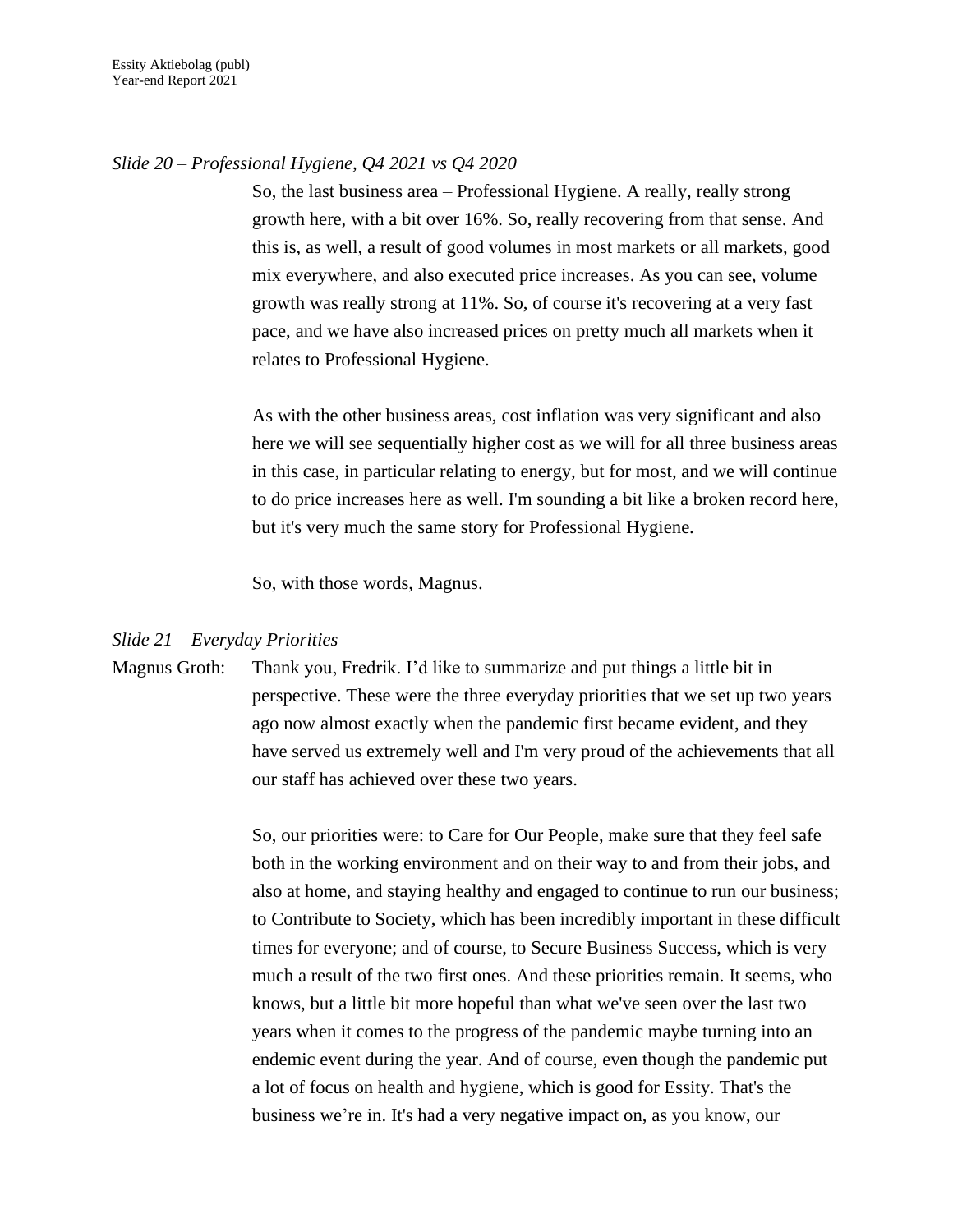business from lockdowns and restrictions which has hampered sales and supply chains which has also created the situation with the raw materials that you see now.

We've continued to have very good service levels to our customers. All our plants have been running continuously through these years. So, I'm very proud about that. Of course, we continue with these priorities, but look forward to gradually improving business conditions throughout 2022.

#### *Slide 22 – Strategic Priorities*

And during 2022, and also for the longer term, we stick to our strategic priorities, and you recognize these from our Capital Markets Day and from many other presentations. It's so important with our people and our culture, efficiency in everything we do, but also continuing with the transformation journey, innovation to build our leading brands, digitalization, sustainability and the growth in emerging markets. So, this focus remains unchanged. But of course, in the short term, very, very much focused also then on margin enhancements through price increases.

#### *Slide 23 – Q&A*

So, with that, we finish our presentation. It's time for questions. So, please, Operator, if you could open up the line and start the Q&A session.

# Operator: Thank you. Our first question comes from the line of Victoria Nice from Société

Générale. Please go ahead.

Victoria Nice: Hello there. Good morning, everyone. My first question is on the tax rate which seems very low in the fourth quarter around 13%. Can you give us some color on what's driving that and what the tax outlook for 2022 is please? And then also related to raw material inflation, with inflation expected to increase sequentially in Q1 and prices where they are, could we expect the first quarter to be the peak? And can you give us some sense of the sequential input cost inflation, please?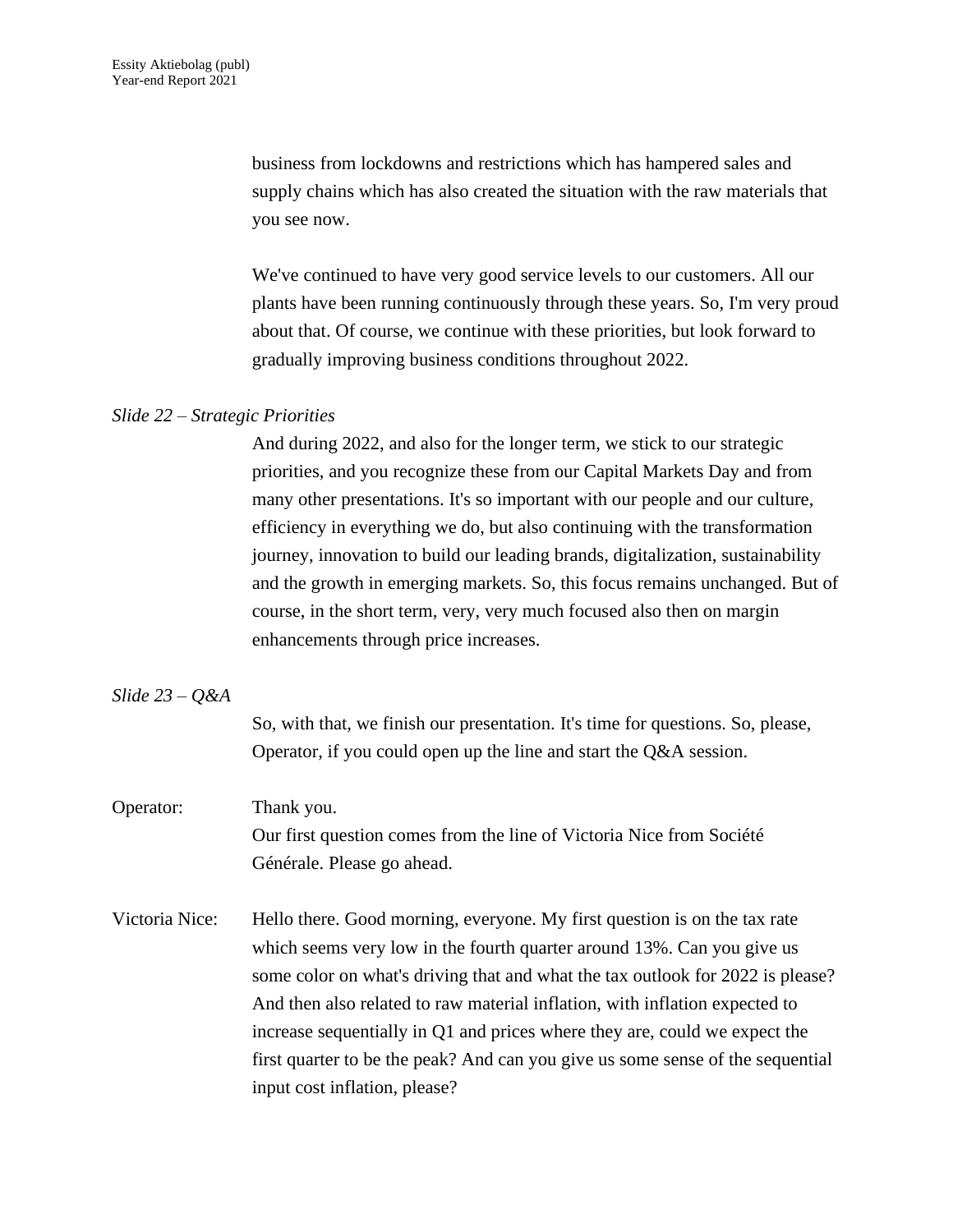Fredrik Rystedt: Hi, Victoria, and I'll just mention a couple of things about the tax rate. Now, obviously tax is always a full year number, so it will vary a bit in between the quarters. But if you specifically take Q4, there were a couple of, you can say, one-offs there and related to actually tax cases that we prevailed in and that's had a bit of a positive impact on the quarter. And there was also a kind of a final calculation for the year. So that was the reason for the low tax rate in the quarter.

> Looking forward, our structural rate is roughly about 25%, so perhaps somewhat below that. It varies a bit, of course, because of country mix, and we are slightly lower now in structural than 25, but it's approximately there and that would also be the best guess for 2022.

Magnus Groth: So maybe I could give an outlook then for the first quarter when it comes to raw materials and energy. And we expect to see in the first quarter compared to the first quarter of last year significantly higher raw material costs, as well as significantly higher energy costs. And sequentially, we see a stabilization of raw material costs with some increases maybe in recycled fiber, but to a minor extent, while from an energy perspective, we also expect significantly higher costs in Q1 compared to Q4 sequentially. And transportation costs remain on a high level, as we've seen throughout the last couple of quarters.

Fredrik Rystedt: And plastic related products also up a bit.

Magnus Groth: Also up. Sorry I forgot. Thank you for including that. And just about the peak, Victoria. So, to put it this way, if we assume that these costs would stay on the level that we expect to see throughout the first quarter, according to what I just mentioned, I am convinced that the price increases that we have already implemented and the ones that we are now planning for, will lead to a gradual recovery in margins from the second quarter and going forward. This is what we see currently.

Victoria Nice: Thank you. Operator: And the next question comes from the line of Fulvio Cazzol from Berenberg.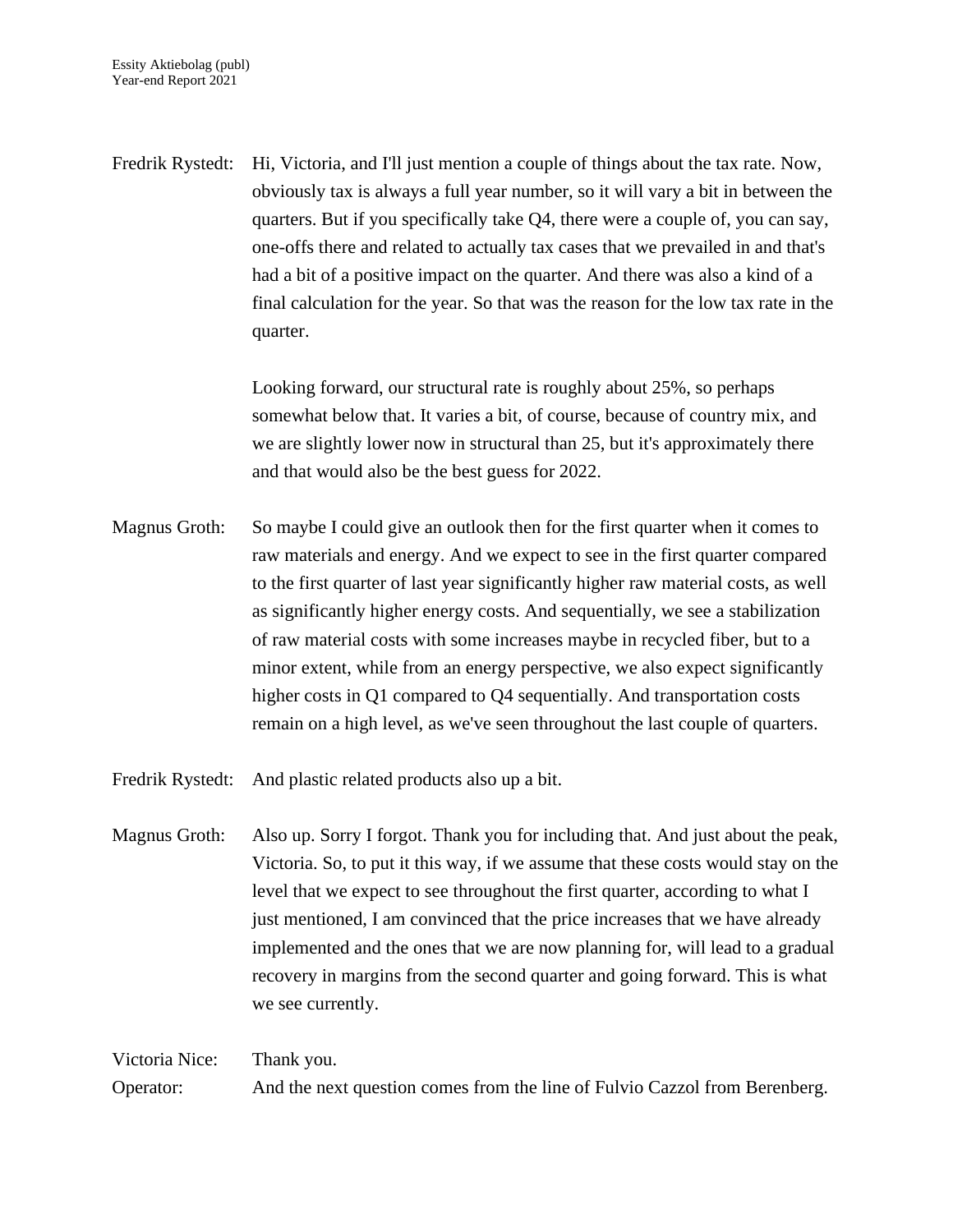Fulvio Cazzol: Yes, good morning, and thank you for taking my question. So, I have a couple. The first one is in Q4 you have reduced marketing costs as a percent of sales in every division. I'm just wondering what your expectation is on the impact from this on volumes and mix in 2022. Are you a little bit nervous that maybe the volume and the mix impact might suffer as a result of these cuts?

> And then my second question is on Personal Care. It seems that on a two-year basis in Q4 there was a sequential acceleration over Q3 for almost every product segment, with the exception of Medical Solutions. So, could you provide a bit of color as to why we didn't see this acceleration in growth quarter on quarter versus 2019 for Medical Solutions, please? Thank you.

- Magnus Groth: So if I start with the first question, Fredrik, and you think about the second question. SG&A, I think this was very prudent behavior and responsible behavior from our organization of course to manage margins in a tough quarter in combination with actually a lower need for these investments, which can have a seasonal impact and also be related to price increases and so on. We will continue to invest between our innovations both through SG&A and through advertising and promotion going forward and also in 2022. So, we have an ambitious program for product innovation launches that we will support. So, I expect those costs to be restored to levels similar to what we've seen historically.
- Fredrik Rystedt: Yes, I think your question was on Medical and the growth. So if we compare Q4 of 2021 to perhaps Q4 of 2019, the growth was roughly about 5%, so we had a good growth in Medical and contrary to some of the others you've seen that Medical for the last I think six consecutive quarters or in that ballpark has had a very continuously strong growth, so the pace or the momentum when it comes to all three therapy areas is actually quite strong for Medical.

Fulvio Cazzol: Okay, great, thank you.

Operator: The next question comes from the line of Celine Pannuti from JP Morgan.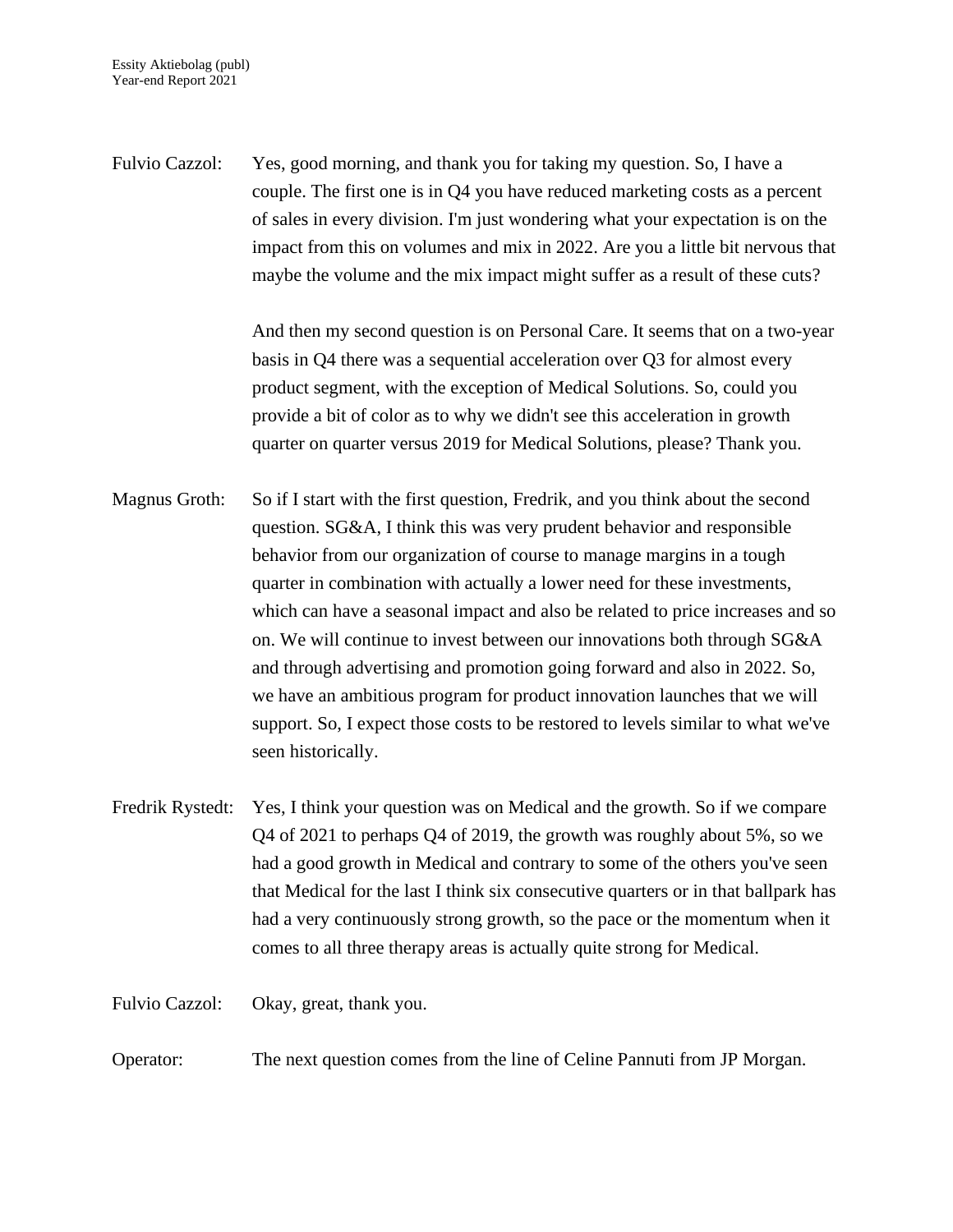Celine Pannuti: Thank you, good morning, everyone. My first question is on Consumer Tissue. The volumes were flat or there about in the fourth quarter, despite very tough comparative both in Q4 of 2021 and in 2020. So, could you explain why is it that it was so resilient when the habit of buying ahead of price increases? I mean, it's not something you can stop, but I just would be interested to understand the dynamics there.

> And then my second question, you said that you are going to raise price. First of all, are we now all fully – the first wave of price is now fully implemented as being fully agreed with your customers? And can you talk about the pricing momentum that you see now in the market, especially, I would think in Europe? And what kind of pricing are you trying to implement? Is it another mid-single digit or higher than that? Thank you.

Magnus Groth: If I try to start with the second question, Fredrik, and you continue with the Consumer Tissue. So, actually last year we had two rounds, the first one that was very challenging was in the first half of the year when we renegotiated a number of actually annual contracts with meeting great resistance. And this was based on the press release, I'm sure you remember, that we launched in April where we saw higher input costs coming, of course not to the extent that we've seen since, and maybe we didn't see it in energy, but still. And then we started a second – and this as you can see from the price/mix in the third and fourth quarter had a positive impact, but not sufficient.

> And then we continued negotiations in the second half of the year, and this was very much focused on price increases starting from this year. We still have some positive impact as you can see in the fourth quarter and quite good positive price/mix improvement in all areas, but we also have agreed on price increases that we will see coming through gradually in the first quarter, so some of it 1st of January, but quite a lot also 1st of February and 1st of March. So that's important to take into account, so some of the price increases already negotiated will not really be visible until the second quarter of this year. But that's achieved.

> Then, in certain market where we are more flexible, like in emerging markets,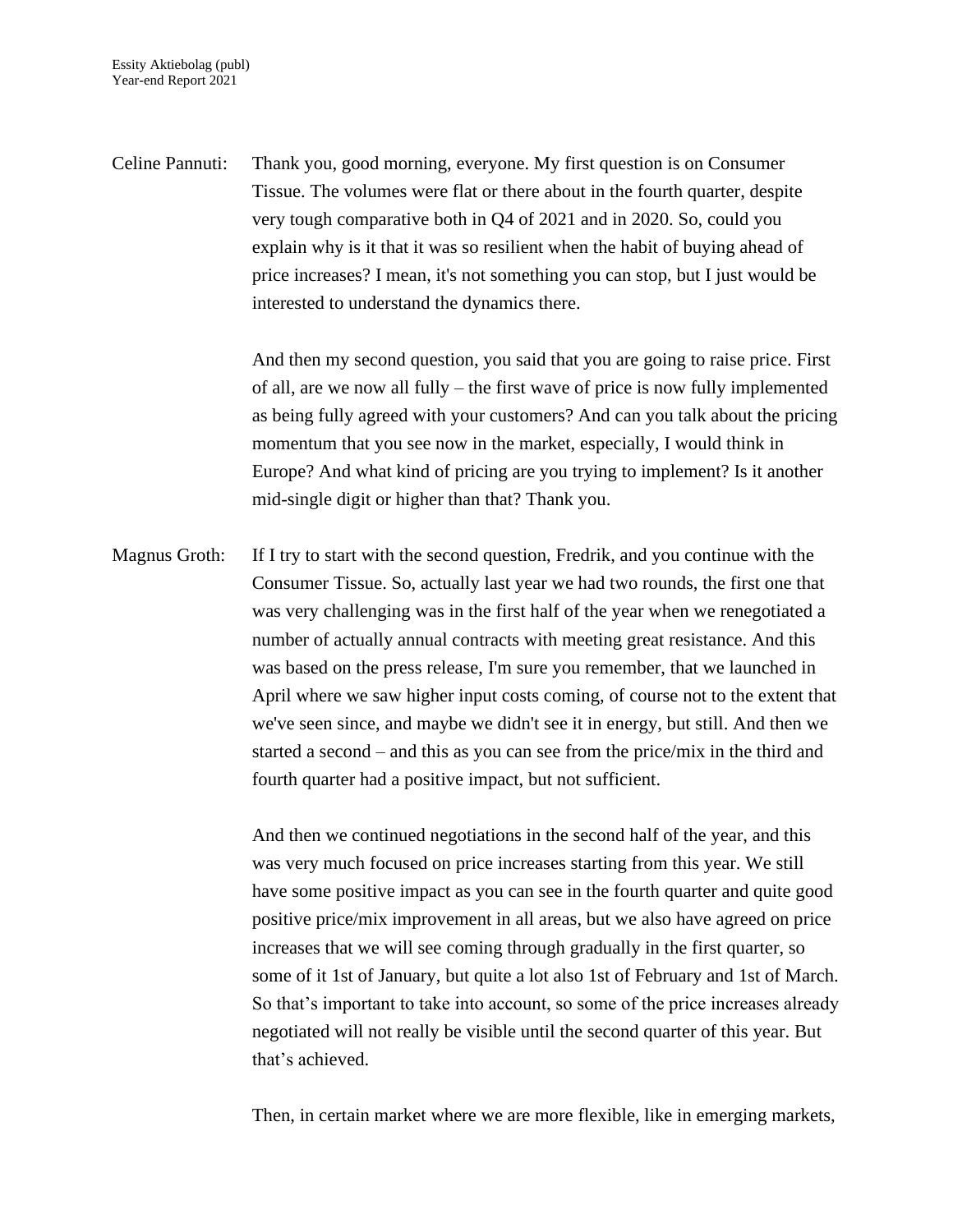we have actually negotiated even further rounds of price increases and what we're doing now is making it clear for our customers and consumers that we have a need to compensate for the increasing input costs and the aim, as always, is to compensate fully for the costs that we see in our books today. I mean, that's what we can argue about in addition, of course, to the pricing and mix benefits that we see from innovation and so on in the longer term. But in the short term, this is what we will be talking about with our customers and consumer now in the first quarter.

And momentum, yes, has absolutely improved since our first round in the first half of last year, and I think there is a strong understanding, especially in the tissue categories and now with the additional pressure from energy, that's of course something we have never seen. I think you mentioned the word monumental, Fredrik, I noticed, and that this creates a very strong momentum for price increases while in Personal Care it varies a bit I would say and there is a slower progress but still better momentum than last year.

- Fredrik Rystedt: Maybe on your first question, I'm not fully sure that I'm answering the right thing now, Celine, so you've got to help me if I'm wrong. But just to give you a bit of maybe numbers here, if you compare Q4 of 2021 versus Q4 of 2019, we're up in Consumer Tissue with roughly about – a bit over 11%, and if you decompose that a bit, as we have discussed during this call, there is a fairly big part of that that relates to then price, and we have continued to do really well in terms of mix in both 2020 and 2021. So, the volume growth there is roughly half or in that ballpark, a bit lower than that, and if you compare kind of the growth that we've seen historically coming from predominantly Asia and Latin America and coupled with some remaining, you can say, covid impacts, I think the growth is pretty much as one could expect. I'm not sure if I'm answering your question now, but this is a bit of perspective perhaps.
- Celine Pannuti: Yeah, maybe if I go on this one again. In Q3, your volumes were down 3% on a very tough comparative and in Q4 you were flat on a 9% volume comparative, so that's where I'm a bit surprised because I think there was some extra consumers demand at the end of Q4 last year. So, I just was wondering why you've not seen negative volume as you had seen in Q3.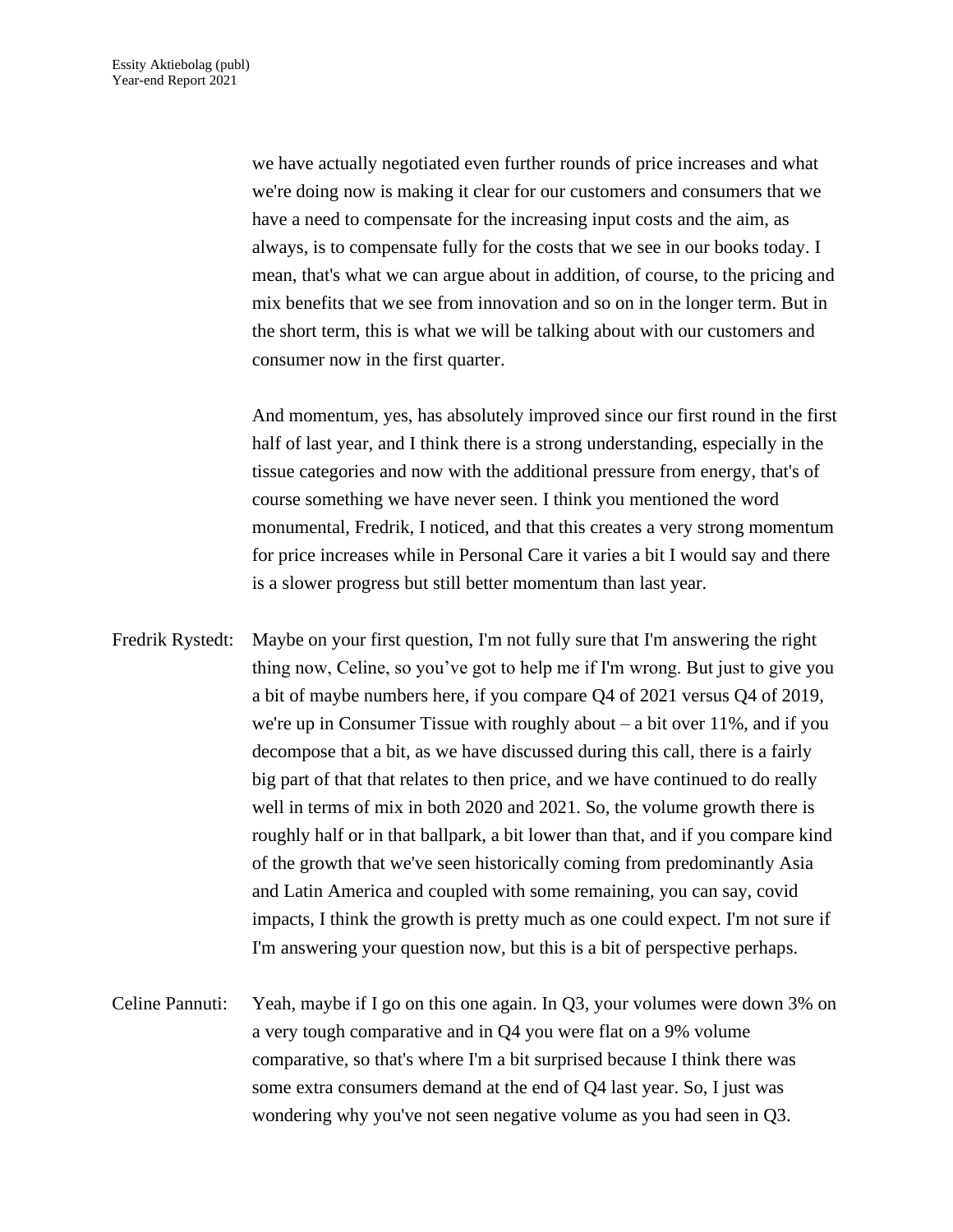Fredrik Rystedt: Yeah, I can understand it's not always easy to follow and this of course has to do with the different cycles that we see in different countries. So if you compare Asia or if you compare Latin America, I think what you referring to is that there was a bit of pre-buying in a couple of countries. Germany was an example last year in Q4 and we did not of course see it this time. As mentioned before, we saw a bit of contraction in the private label part as an example in Europe. Of course, on the aggregate it becomes a bit, as I described before, but in certain markets you have the impact that you were talking about there.

Magnus Groth: And then there are I think reasons that that are just difficult to explain. I think Q3 of last year was quite soft in Europe in Consumer Tissue in general and we don't have a good explanation to that and there was a little bit of a recovery in the fourth quarter, while in China we actually saw a similar development. So, that's where we saw I think the biggest growth from Q3 to Q4 last year.

Celine Pannuti: Thank you. Can I just ask a clarification, Magnus, on what you said? So, in Europe have you started the second round of negotiations or are we just going to see the impact of the negotiation you did last year?

Magnus Groth: We're mostly going to see the impact of the negotiations from last year now in – some, as I said, but gradually in the first quarter and then mostly in the second quarter and in the meantime we have already started discussions again with both retailers, but also business to business customers in all our categories for price increases throughout this year, maybe to some extent implementable already in the second quarter and then in the second half of this year.

Celine Pannuti: All right, thank you so much.

Operator: And the next question comes from the line of Charles Eden from UBS.

Charles Eden: Hi. Good morning. If I could just push you a little bit on the pricing again. Apologies for the further focus on pricing. But when you talk about intending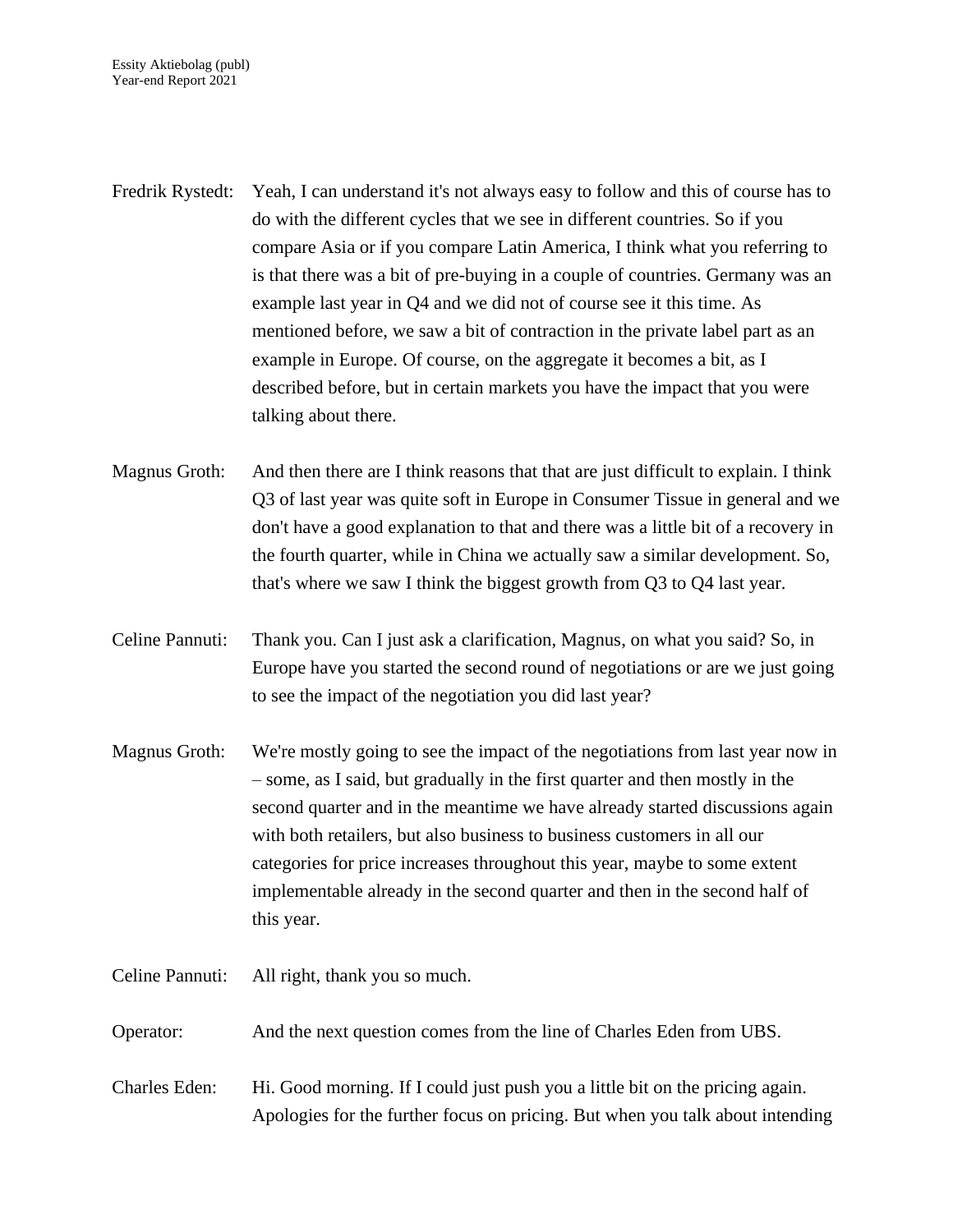to recover margin, can you just maybe help us? How much of the pricing you've already agreed with customers would be able to contribute and how much do you need further pricing based on negotiations which have not yet commenced? If you could kind of give us a percentage or at least some commentary around that. That would be helpful.

My second question is on Professional Hygiene and maybe you could just give us some commentary on the volume development throughout the quarter. Did you see any material slowdown in the recovery in December as we saw the increased mobility restrictions, I guess, particularly in Europe? I'm just trying to think about how that might impact sort of I guess January and potentially February trends in that division. Thank you.

Magnus Groth: Okay, I'll start with the second question again here. Professional Hygiene recovery. Yes, we did see a slowdown actually in December more or less when we had the lockdowns announced and restrictions in several markets. So, there's a very clear correlation but as soon as lockdowns and restrictions are removed, it increases again and actually as we've shown now in the fourth quarter, we were more or less back to 2019 numbers. We're still missing a percent or something like that when it comes to sales in Professional Hygiene.

> And that means that in many markets we are actually above 2019 numbers, while some, where there still are significant restrictions, like in China, for instance, Professional Hygiene is still quite slow, and there was also a slowdown in some European markets. We expect this to be temporary and that this will recover quickly as markets open up again.

> Then when it comes to pricing and the 'how much' question which is of course difficult to answer, I think the starting point, as we said many times, and it's fine to ask about pricing, that's what we talk about every day when it comes operation issues here in the company to really work on the momentum that we see now. What we are starting to see is a move in shelf prices in many markets and also price increases from our distributors in the B2B category. So, this is happening as we speak. So, that's positive. How much more? I don't think we provide that number.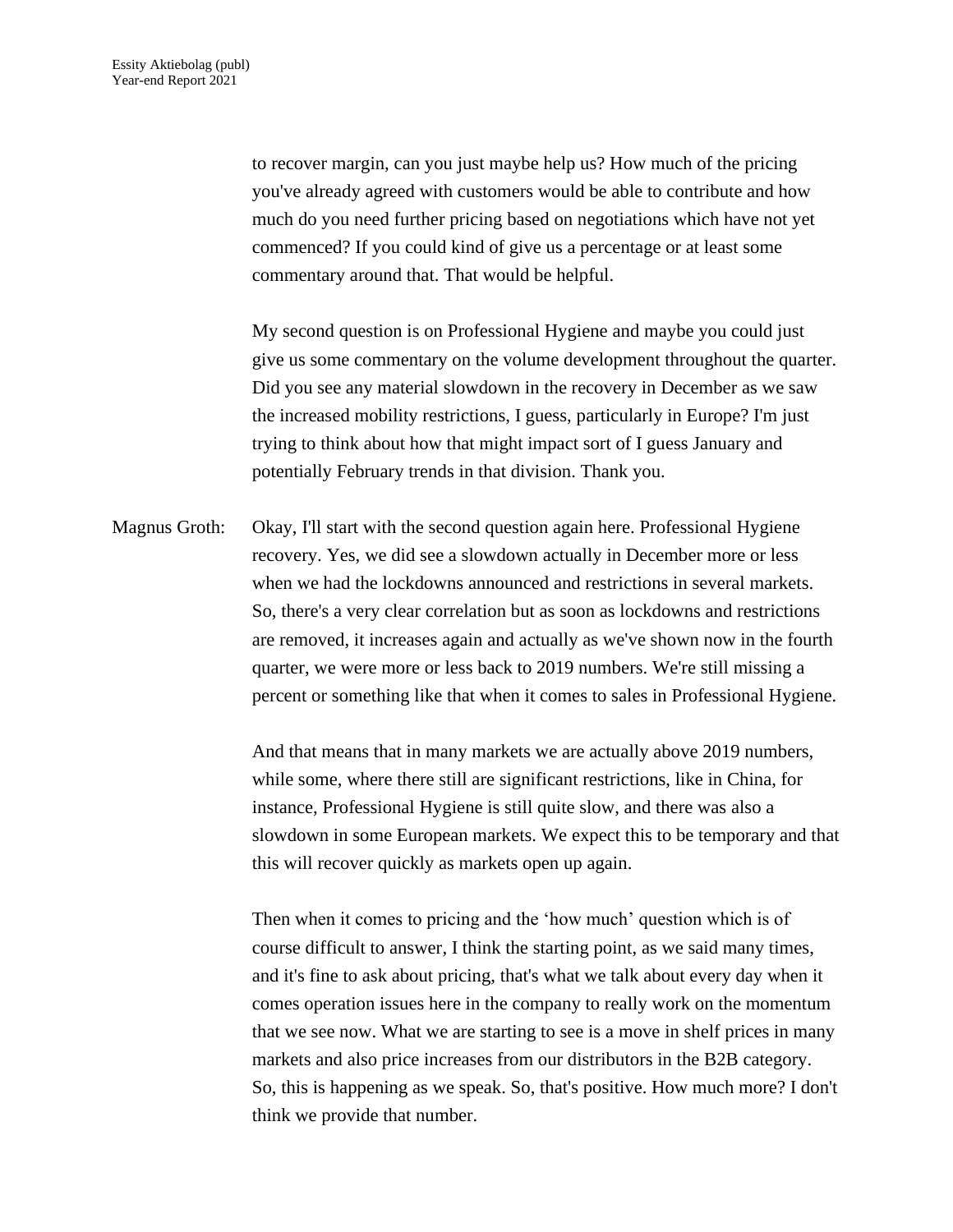- Magnus Groth: I think I said something a year ago and of course at that point the world looked quite different. But of course, getting back both to yours and Celine's question, with what we've seen now in the fourth quarter, we need the substantial price increases going forward, clearly.
- Charles Eden: Super. Thank you. And maybe I can just squeeze a quick follow-up in. Given the kind of pulp comeback in China has been more sharp than we've seen in Europe, would you expect China specifically, I guess, to also contribute materially from a pricing perspective or is it really the balance of your business that you're focusing on that price increases?
- Magnus Groth: We have been increasing prices across the board in Consumer Tissue and this goes for Vinda as well.
- Charles Eden: Great, thank you.
- Operator: And the next question comes from the line of Linus Larsson from SEB.
- Linus Larsson: Yes, good morning. Thank you very much. First of all, may I just double check what you said on energy costs? Are you saying that the first quarter Group energy costs compared to the fourth quarter will be significantly higher, just to double check that?
- Magnus Groth: I'm sure that you've seen, Linus, all the discussions about the natural gas prices in Europe and also of course, electricity prices skyrocketing everywhere. We're fortunate to have a significant hedging programs in place, and I think we spoke about this the last quarter, which is really helping. But in spite of that, this has a significant impact and actually, Linus, when looking at some of the breakdowns that you and your colleagues have provided, I think this explains quite a  $\text{lot} - \text{a}$  big part of the difference in adjusted EBITA that we've seen between kind of consensus and what we actually reported. There's a significant difference in the view on energy, and that's no surprise, of course, because this happened very much towards the end of the fourth quarter and also raw materials. So, it's a mix of those two components.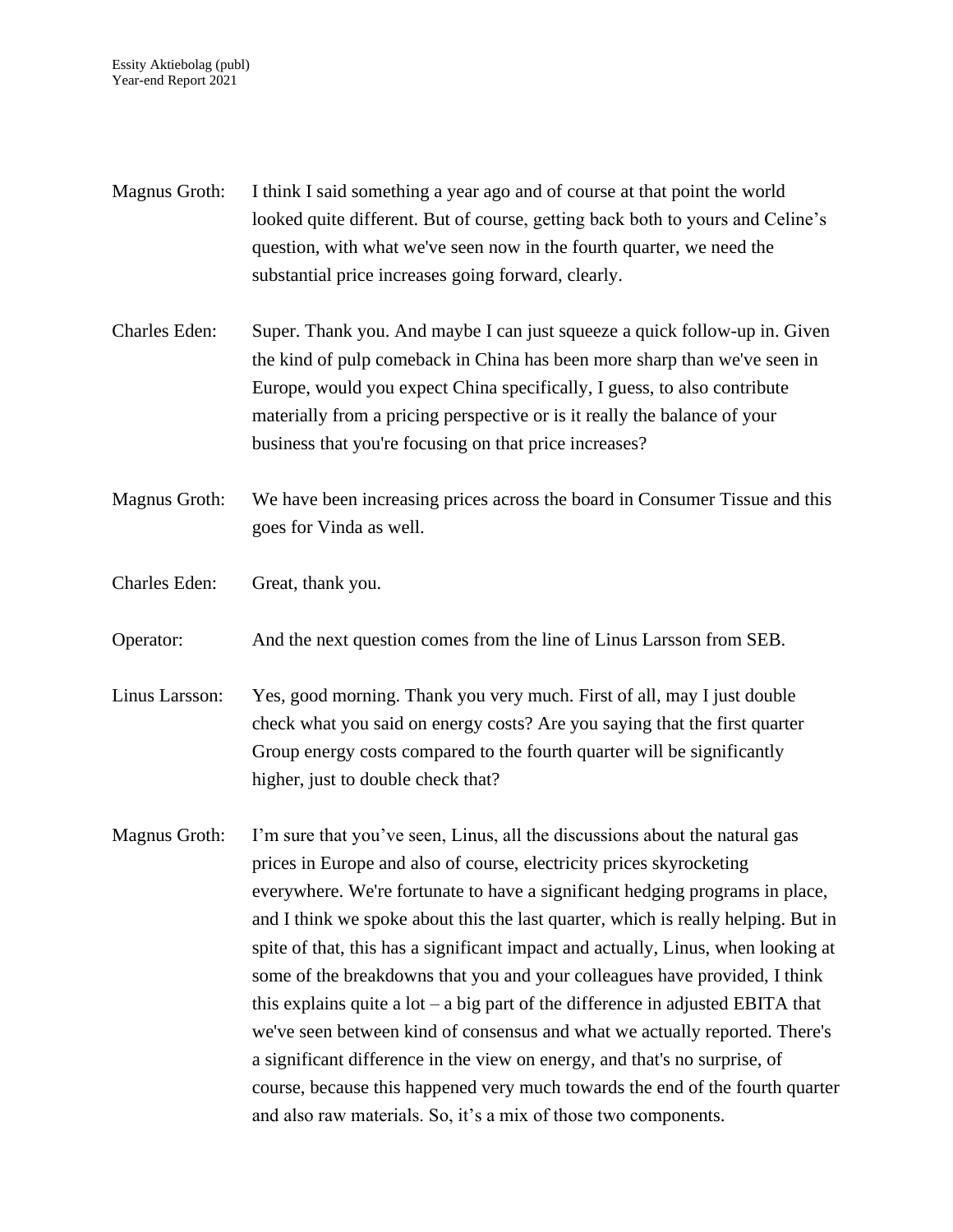- Linus Larsson: Great. Thank you for that clarification. And then on raw material costs and specifically in Personal Care, on a year-on-year basis, we saw some SEK 500m raw material cost increase in the third quarter and then more than SEK 850m raw material costs inflation year on year in the fourth quarter in Personal Care. Is this still an accelerating trend in the first quarter?
- Fredrik Rystedt: Yes, Linus. As we mentioned before we are seeing that in particularly in Personal Care. So, if you compare sequentially, we expect raw material to be largely, you can say, stable when it comes to Professional Hygiene and Consumer Tissue, but for Personal Care, it will continue to increase, and that's mainly on the back of increased cost for super absorbent and plastic products. So, we'll see that a lot higher in Q1. So, it is still accelerating.
- Linus Larsson: Thanks. And with those price hikes or cost increases, I should say, in super absorbents and plastic products, for how long are you set, or could you just maybe say something about the contract structure and how to think for the remainder of the year? Could there be potentially additional cost increases and if so, when, given your contracts in place?
- Fredrik Rystedt: Yeah, I can try and shed some light, Linus, but we try not to kind of give estimates longer than a quarter in advance and the reason is simply that it's quite difficult to actually estimate. We don't know, to be fair, and when it comes to Q2, there is a bit of longer lag, as you will recall, in some instances up to six months when it comes to plastic products. So, in that case we actually do know that we'll see – and this is why we know so much – that we will see sequentially higher cost here in the first quarter, and potentially also in the second quarter there, but of course we don't know. Our expectation, our best guess at this time is of course that after Q1, most raw material prices will start to flatten out. That's our estimate, but it is of course incredibly difficult in this market to have a firm view, Linus.
- Linus Larsson: Great, no, that's very helpful. And then just one final question from my side as I read the report quite quickly, but if there was anything about the private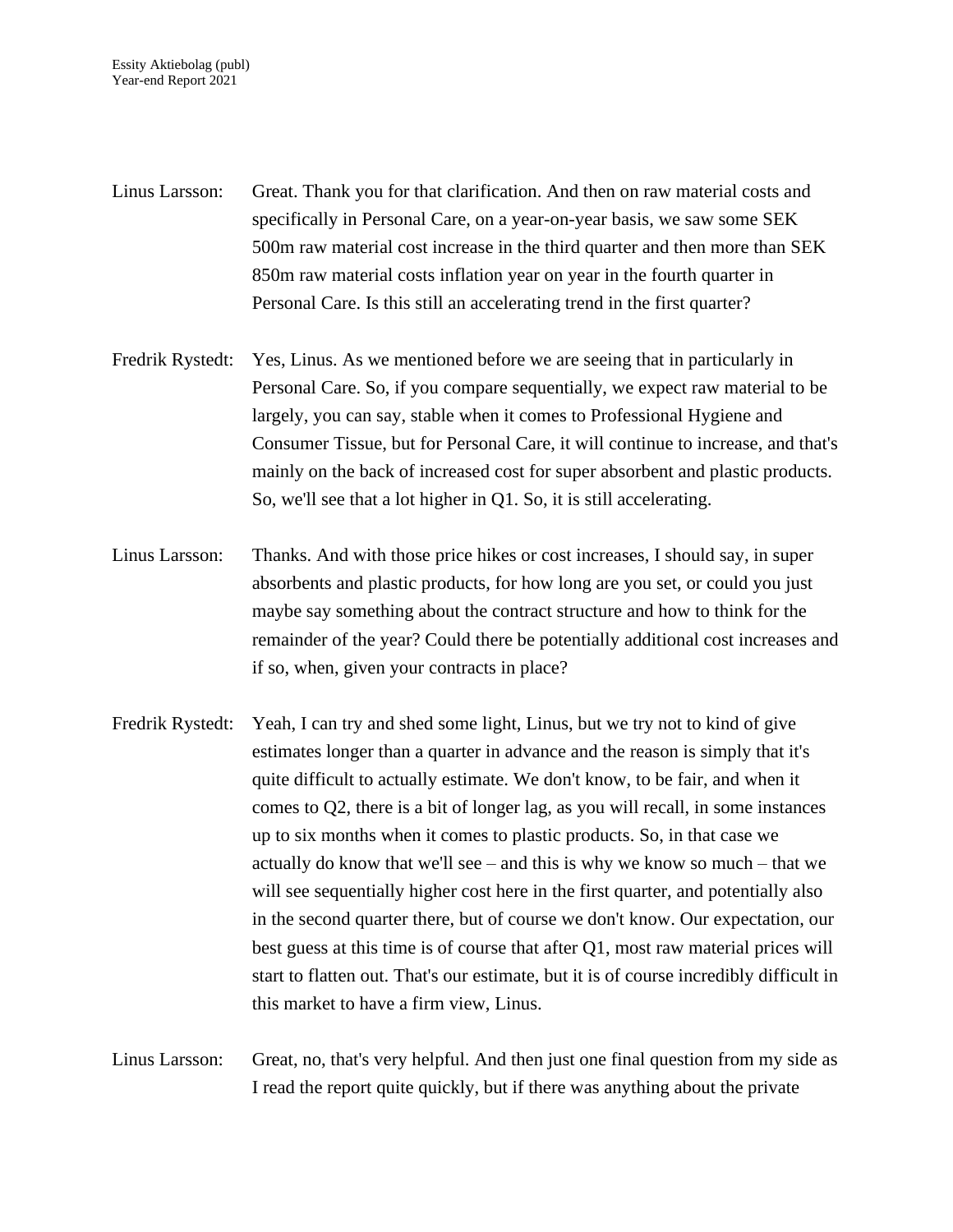label separation into its own division, I missed it. Could you just give a quick update as to where you stand with private label?

Magnus Groth: Yeah, it's progressing well, and we have a separate organization. We have worked through the financials. And we are in the discussions with the unions about how to do this and looking into now also the different legal structures that could be applicable. So, good progress. Still some work to do, and of course from Q1 this year, we will provide some financials about how we are doing in this division.

Linus Larsson: Great, thank you very much.

- Operator: And the next question comes from the line of Oskar Lindström from Danske Bank.
- Oskar Lindström: Hi, yes, a couple questions from me. First on the theme of margin recovery. You mentioned earlier here that margin recovery would be starting in Q2. So, I have a couple of follow-up questions on that. First of all, just to understand that correctly. Is that that Q2 will be the trough in margins or the first quarter of sequentially increasing margins? And will that margin recovery, you think, be driven by lower costs or is it higher prices that are behind that forecast?
- Magnus Groth: So, what I referred to and in general terms, because of course we typically don't give forecasts and it's very unpredictable, but still to instill some confidence in our development going forward and give some insight into the price increases that have already been achieved, we expect a sequential improvement in margins Q2 compared to Q1 and then quarter over quarter sequentially. And this is based on, as Fredrik mention, then unchanged input costs, raw materials, energy and transportation, so it's purely based on our planned and achieved price increases, savings, and other initiatives.
- Oskar Lindström: All right. Thank you. And a second follow-up question here is. You mentioned price increases and it wasn't quite clear to me if it was the latter part of Q1 that we would start to see these or price increases in the latter part of 2022.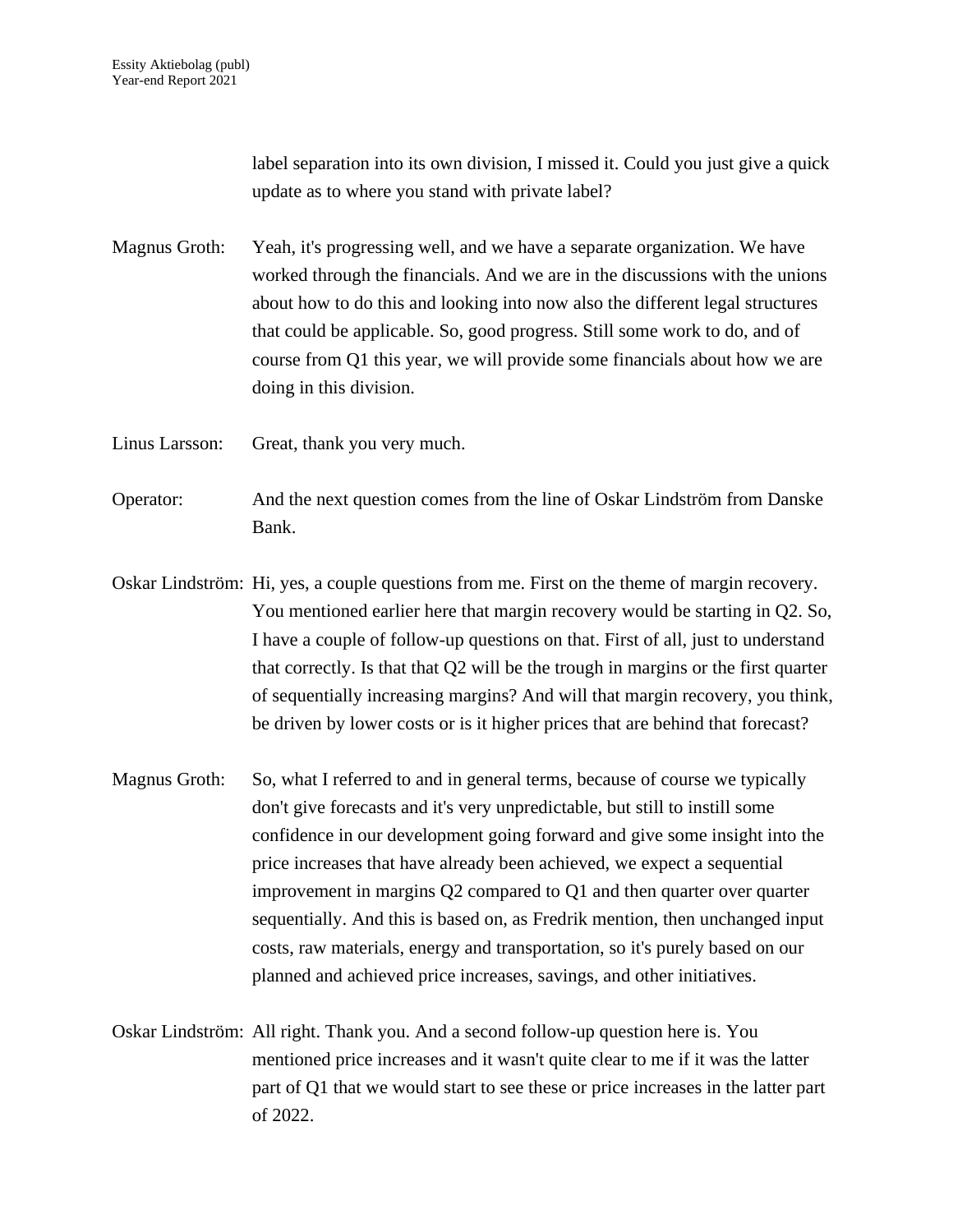- Fredrik Rystedt: Latter part of Q1, Oskar. So, we have negotiated price increases in practically all our areas, also for Q1, but they will take effect the majority of it in the latter part of Q1. And of course, we'll see the full impact of the already negotiated price increases in Q2 and we will continue thereafter to increase prices until margins are restored throughout 2022, of course.
- Oskar Lindström: Thank you. A second question here is on, you've obviously faced quite significant energy and raw material cost headwinds in the quarter in your tissue operations. Have you seen any impact on capacity or output levels in the overall consumer tissue industry or the tissue industry in Europe due to this? I mean, are any competitors folding or reducing production basically?
- Magnus Groth: Yeah, we've seen some announcements of very small, family-owned players that have actually stopped production because it's not worthwhile for them to run. Then of course one small factory is in Sweden but then mainly in Italy, so that's what we have seen and heard so far.
- Oskar Lindström: So, are you getting new customers contacting you for volumes as a consequence of this?
- Magnus Groth: It's clear that our very high service levels that we've been able to keep has been very much appreciated both by our existing customers and also by potential customers here. Because there are customers that are very frustrated with low service levels, who are working with other suppliers, and this is definitely benefiting us at this point in time. So, that's clear. I mean we are also very much working every day to manage our supply lines to get material in place, to keep the plants running with big parts of the staff of course, quarantined or out because of being infected and so on, but managing that in a fantastic way. I'm very proud about that. And that's also helping us, of course, when it comes to price negotiations to be perceived as a dependable highquality supplier.

Oskar Lindström: All right, thanks. My final question is on the other line in your adjusted EBITA calculation or details. This year it was minus SEK 789m, which is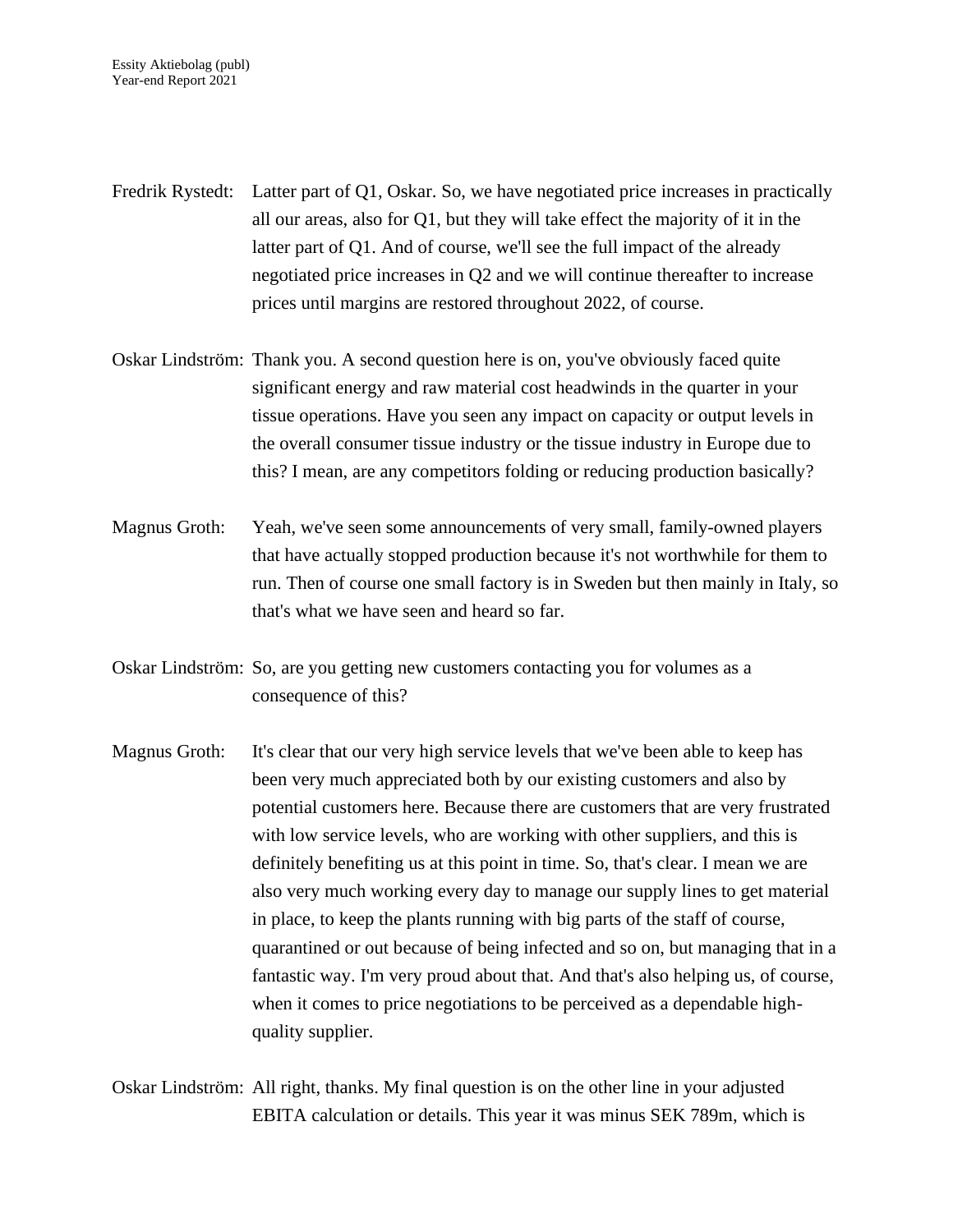actually less than last year despite this SAP project that you're rolling out. What kind of number should we expect for the other line in 2022 and what are the different parts of that?

- Fredrik Rystedt: Yes Oskar, there is a bit of phasing there. If I just start with 2021. So, it was lower than our own expectation, actually. There are many different reasons but phasing being one of them. So, for next year it's going to be about SEK 1bn or actually planning-wise a bit even further than that. So SEK 1.1bn. But time will tell. It's a roughly a bit over 1bn for 2022.
- Oskar Lindström: And in terms of the different quarters, should we then expect sort of a bit of a bulge in the first quarter and then even or?
- Fredrik Rystedt: Yeah, maybe perhaps a bit, but not dramatically. It will be an increase, Oskar, in Q1, but we are not really planning for a kind of a major volatility there, so it should be reasonably even, but with a bit of increase in Q1.

Oskar Lindström: All right, thank you very much. Those were all my questions.

- Operator: And the next question comes from the line of Iain Simpson from Barclays. Please go ahead.
- Iain Simpson: Thank you very much. I wondered if you could just give us a little bit of more help around the magnitude of the incremental raw material and energy pressures in Q1 2022 versus Q4 2021. So, if I've understood you there, the two main incrementals are increases in plastic costs and energy costs. Am I right that those are the two drivers? And any help you can give us in terms of the quantification of that would be hugely appreciated.

And then secondly, just as we think about logistics pressures through 2022, a number of your competitors have sort of said that they're finding logistics increasingly challenging. If you could just give any indication as to how you feel about your logistics set-up and your ability to keep service levels high as we go through a relatively challenging period. Thank you so much.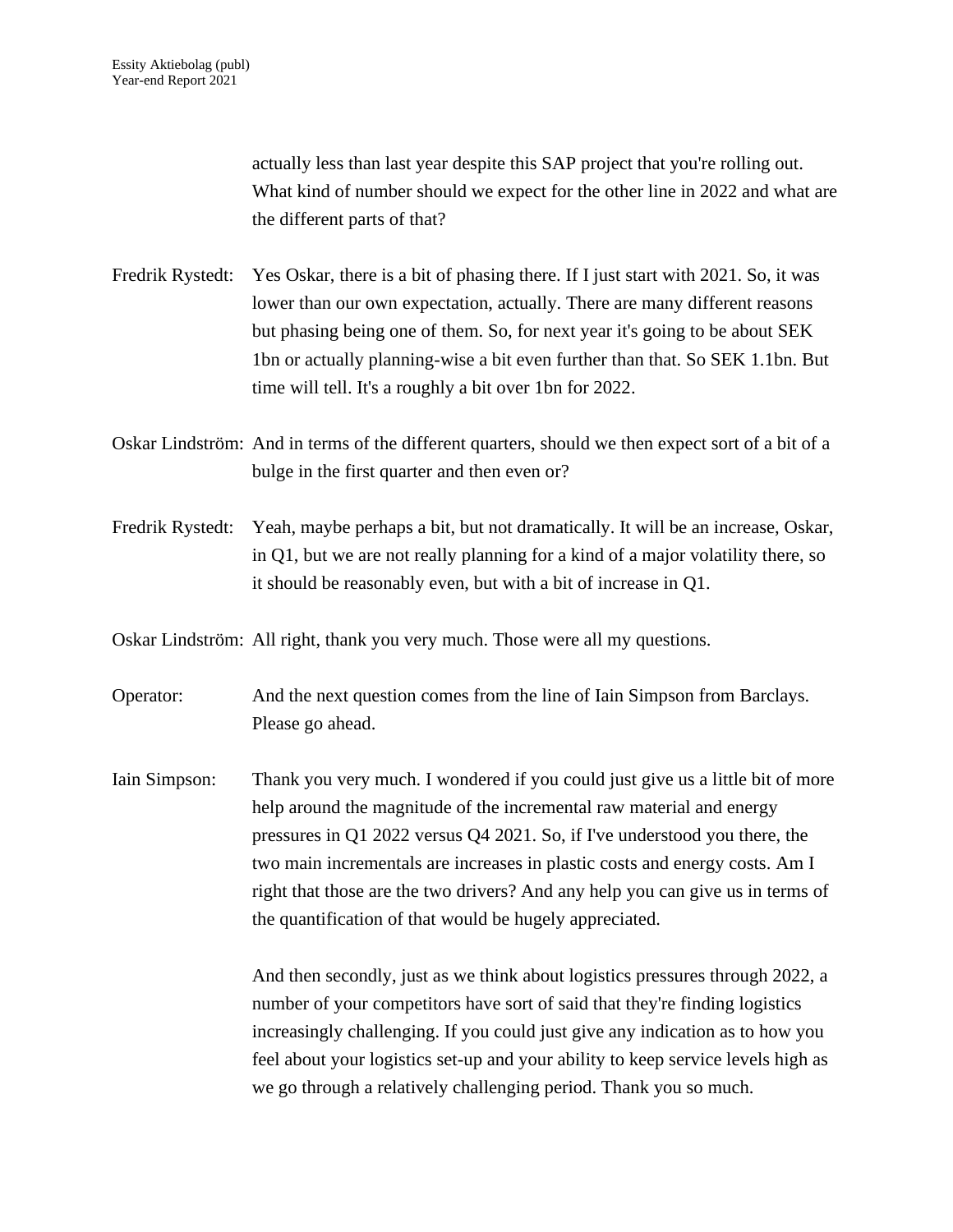- Fredrik Rystedt I can start. Just to confirm exactly what your question was there. It is actually what you say. It is plastics and energy. And I think we mentioned that previously and that we see significantly higher costs in both of those areas. But we never quantify exactly. I understand the need for you to see that, but we don't because it's actually difficult to say and competitively, not exactly what we want to do, but it will be significantly higher.
- Magnus Groth: Logistics very challenging and has been for a long time and so far, and that's also my expectations for this year. We will continue to manage it and provide good service levels, not what we had before the pandemic, but better than our competitors and this is on the back of a lot of hard work actually related to digitalization and centralization, where we have a global transport hub located in Barcelona, where we oversee both transportation and scheduling and planning, so both demand planning, supply planning, and SNOP and the different stock levels we have in different parts of the world. So, we have a very, very good overview. And of course, that helps us to manage very tight situations that we see locally all the time. But of course, we're able to manage by buying spot or by having contracts with specific suppliers and so on. So, I expect that we will be able to outperform our competitors in this area also in the year to come.
- Iain Simpson: Thank you very much.
- Operator: And the next question comes from the line of Karel Zoete from Kepler Cheuvreux.
- Karel Zoete: Yes, good morning. Thanks for taking my questions. I first have a question with regards to a remark during the presentation that you expect that the online sales from your own propositions will grow in the coming years. Can you elaborate on that; some of the actions you put in place to have more direct business online yourself? That's the first question.
- Magnus Groth: It's a general trend that the direct sales online from the producers to brand owners to suppliers is growing. We also see that this is growing quick in some emerging markets, like Latin America for instance, where these channels are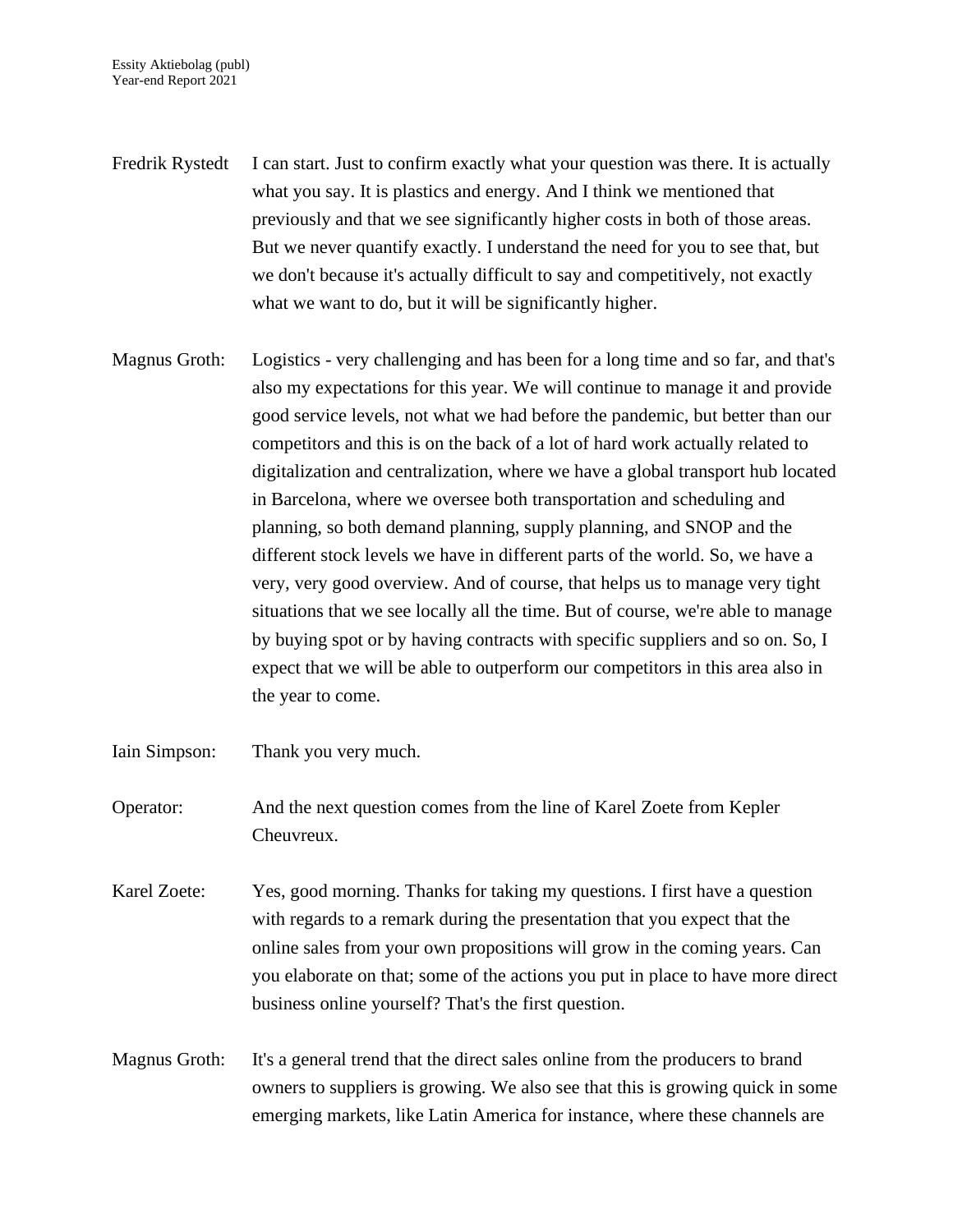growing disproportionately from very low levels, because online sales have historically been low there. And of course, from our perspective and also from the consumers perspective, it's very interesting to have a channel where you can exchange information, where you can learn and develop, and where we can get feedback. So, I think it's very much the mutual interest of consumers and suppliers to work with the direct online sales. So those are some of the reasons for this expectation that I mentioned.

- Karel Zoete: All right, thanks. The second question is on the capital allocation and portfolio. 2021 has been a busy year with six deals, including some larger ones in Latin America. If you look to 2022, can we anticipate a continuation of that strategy? Or would you say first integrate what we have? And would you potentially also be open to take larger steps when looking at the portfolio?
- Magnus Groth: We are committed to our transformation journey, which is based on a capital allocation where it makes most sense whether it's in organic growth or acquisitions or in M&A in general. I mean it could also be divestments which we do now and then. But typically, in smaller ones. And we still think that there are opportunities in line with what you've seen during 2021 when it comes to acquisitions. And then when it comes to bigger deals, that's I think always very speculative, so I don't really want to comment about that. I think that's more unusual than a continuous flow of small, medium-sized deals.
- Karel Zoete: All right, thank you. And the last question, again coming back to pricing now, of course. What are you currently seeing in the market in January? Of course, you don't want to speak what you expect specifically in March, but if you look in your European and the US market, what kind of price increases have you seen in Personal Care and Consumer Tissue?
- Magnus Groth: I don't think we can go into that. That's quite confidential and competitive information so I think you will have to follow that through the price/mix component in our P&L.

Karel Zoete: All right, thank you.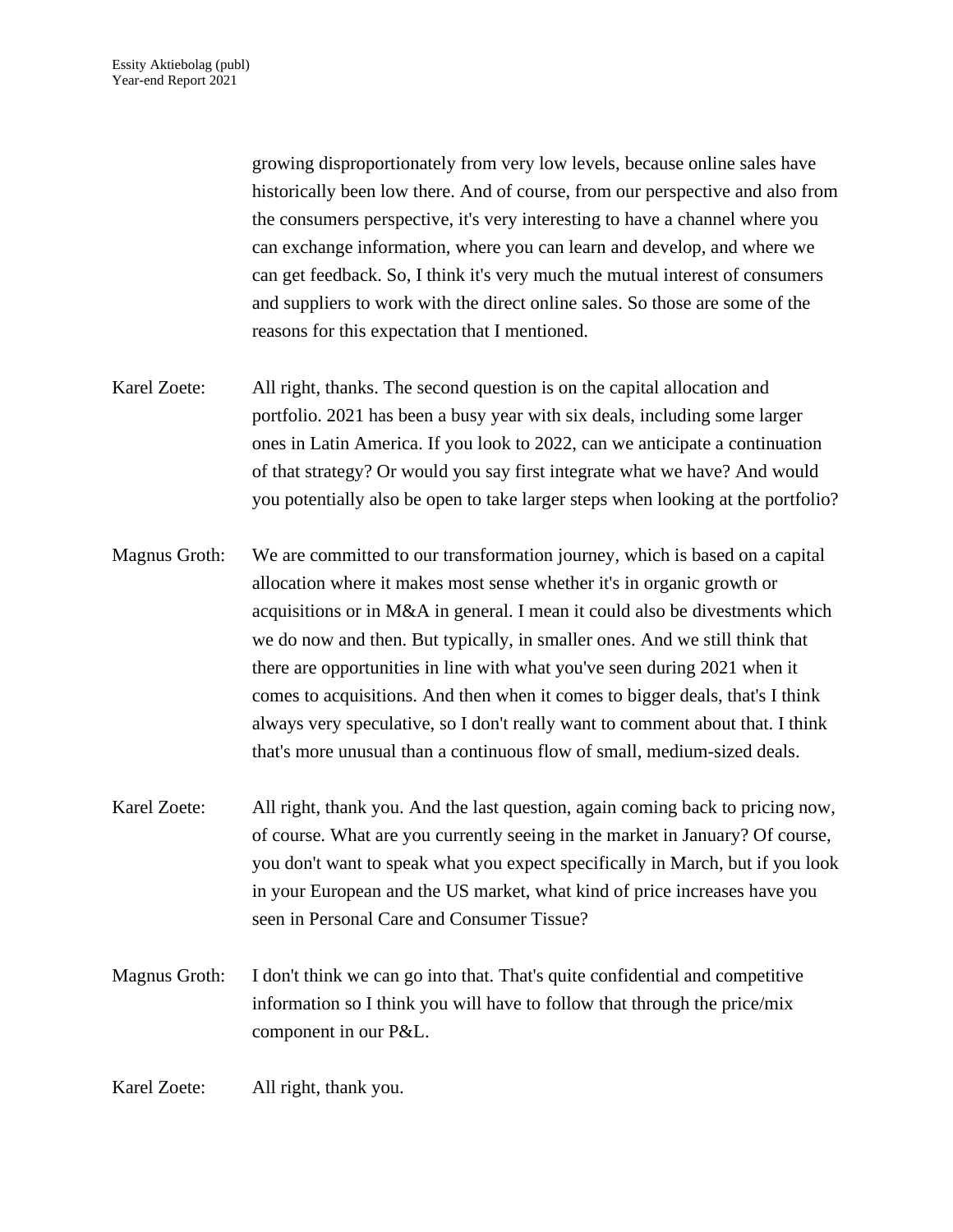- Operator: And the next question comes from the line of Harri Taittonen from Nordea.
- Harri Taittonen: Yes, good morning. Just one quick question. It's been a long call already, but are you seeing the peers taking downtime in the consumer tissues because of the high cost and there must be quite a sort of significant price margin pressure among your peers? How does the supply demand balance look like in consumer tissue at the moment?
- Magnus Groth: The supply demand balance in Europe and in Latin America is quite good, I would say. It's quite balanced. As mentioned earlier, we haven't really seen any major capacity reductions at this point in time, but of course we don't really see any investments. There has been some more capacity coming into the Chinese market during last year, but I mean, on the other hand, as you know, there's also quite a lot of capacity being closed in China and there's a healthy underlying growth, so no drama really when it comes to supply demand in consumer tissue, which is of course a good thing.
- Harri Taittonen: Okay, so basically even the higher cost producers, they are still running and not sort of priced out of the market.
- Magnus Groth: We are seeing some smaller producers that have stopped the individual machines or plants, so there's a little bit of that since the fourth quarter of last year, especially in Europe.
- Harri Taittonen: All right, okay, thank you very much.

Operator: And the next question comes from the line of John Ennis from Goldman Sachs.

John Ennis: Yeah. Hello, everyone. Most of my questions have been asked but a couple of quick follow-ups from me. The first is on the consumer tissue volume growth in 4Q and it comes back to Celine's earlier question on the potential buy-in ahead of anticipated price hikes. I guess. Was there a notable change in the volume performance by month? I.e. was the volume performance materially better in December, for instance? Maybe that could help us quantify that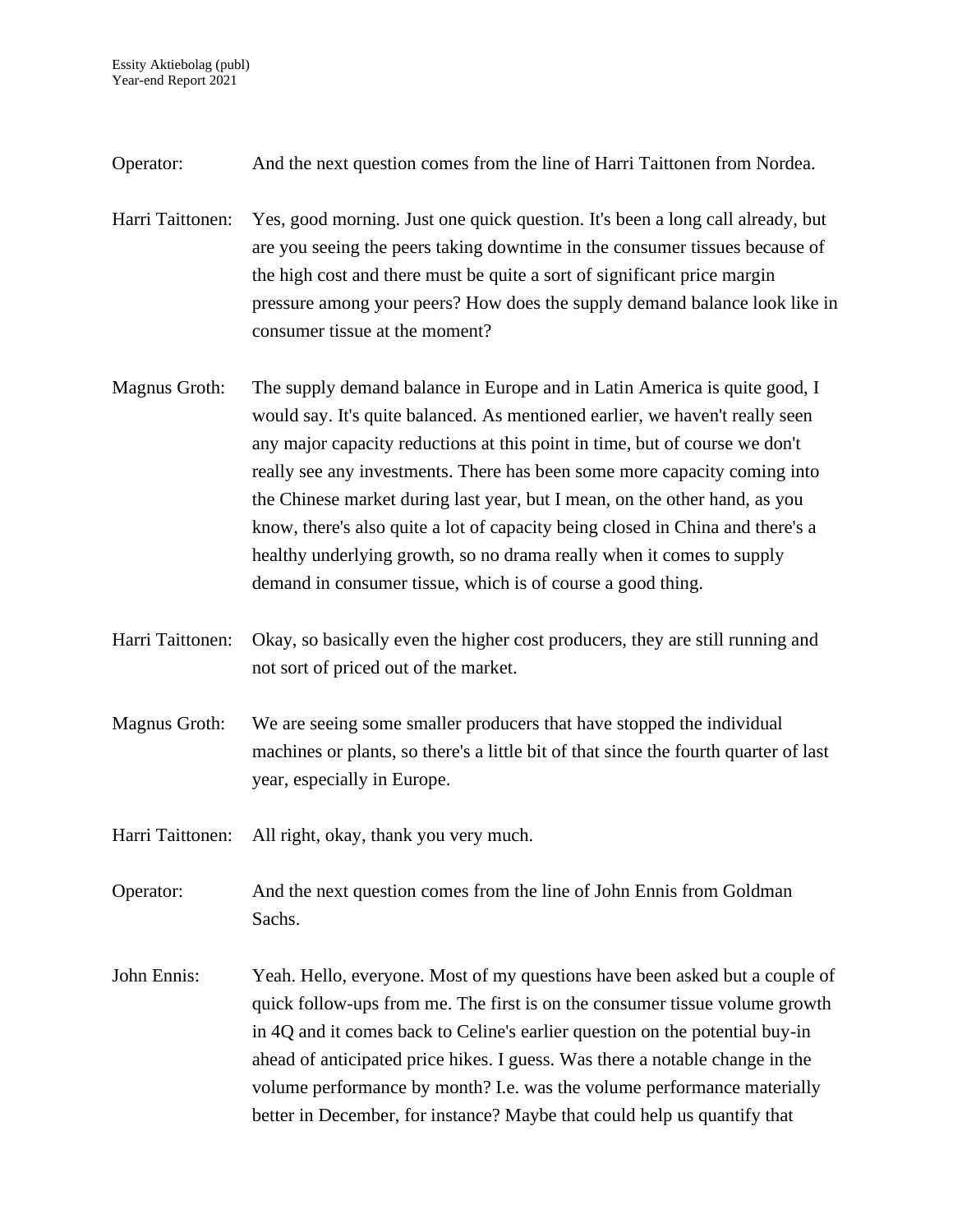## earlier question.

Then my second question is on the private label consumer tissue outlook. I guess, how are you thinking about the mix impacts for the consumer tissue business moving into 2022? As pricing steps up this year, are you expecting any down trading at all and therefore a potential recovery in the private label part of your consumer tissue business? Any information you have with regards to what you've seen historically during price hikes could be helpful for us. Thank you.

- Magnus Groth: Yeah, when it comes to your first question, I think Fredrik and I asked exactly the same thing. Was there now a lot of pre-buying before the price hikes and the answer has been no, it's more maybe an impact of a soft third quarter so we don't expect that to have a negative impact on the first quarter in Consumer Tissue.
- John Ennis: Understood. So, more of a catch-up.
- Magnus Groth: Yeah, more of a catch up, exactly, and when it comes to private label versus brand, we've seen a very strong mix improvement over the last years and also last quarter. So, growing in brand and actually a negative volume in the fourth quarter in private label, and this is related to the price increases that we are negotiating and the subsequent actions from some customers. At the same time, we are also seeing actually some retail, some customers who are coming back to us after leaving us because of the differences in quality and everyday quality and service levels, as I mentioned before.

We haven't seen much downtrading yet. I think the reason is that the shelf prices are just happening now as we speak, so there hasn't really been a movement in shelf prices before and during last year. So, typically I don't expect that to have a major impact on the business going forward.

Fredrik Rystedt: And maybe just to add there, John, on your question, I've mentioned before that we have lost volume when it comes to private label in Europe, and this is quite often the case actually when you see movements like this because we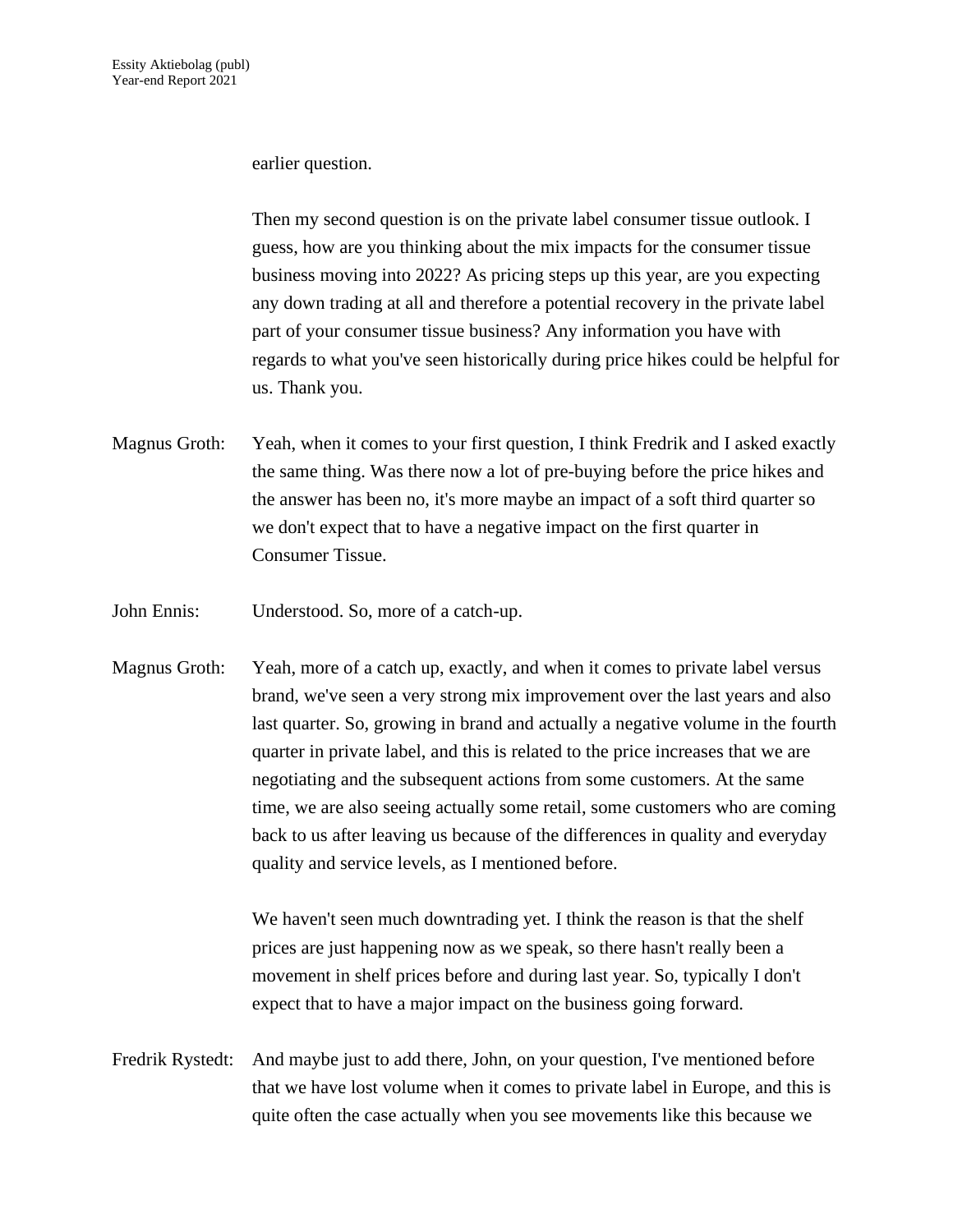think that we should be fast in terms of increasing prices and compensate for cost inflation. So, we are early, always early. So, in the initial parts of cycles like this, you would typically see that we lose a bit of relative volume in the private label part of the business, where competition is quite fierce, and then we tend to recover that volume as we go along and everyone else will need to do exactly what we are doing. So, whether that will happen this time is a very difficult question to answer, but at least that's been the historical trend.

John Ennis: That's very helpful.

- Magnus Groth: Thanks, John. I'm just thinking since I'm the organizer today of this event, a big responsibility. There are still quite a number of questions. We're on the hour. It's fine with me to continue for another 10-15 minutes, if it's okay with those of you who want to stay on the line. And I think Fredrik, you look fresh, so let's continue with a few more questions until quarter past or something like that. So over to the next question, please operator.
- Operator: The next question comes from the line of Karri Rinta from Handelsbanken.
- Karri Rinta: Yes, thank you. I'll just take one. If I look at some official statistics from the US, I can see that the consumer tissue prices have increased by some in total 10% in the last two years in the US, and if I look at your price/mix for your consumer tissue business, it was flat 2021 and it was down slightly in the year before. So, the question is, is there any structural reason why we wouldn't see this 10% bump up in 2022 in Europe? I know that the price adjustment is more sluggish in Europe and that's why we're lagging, but in terms of magnitude, are there any structural reasons to explain the difference?
- Magnus Groth: I don't follow the US consumer tissue market closely. We're more of course looking at the professional hygiene part of the business in the US. So, I really can't comment because I know there has been variations in underlying developments in raw materials and currencies and so on. So, I'm not aware about the plus 10% that you referred to.

From our perspective, of course it's been more volatile than we are used to. I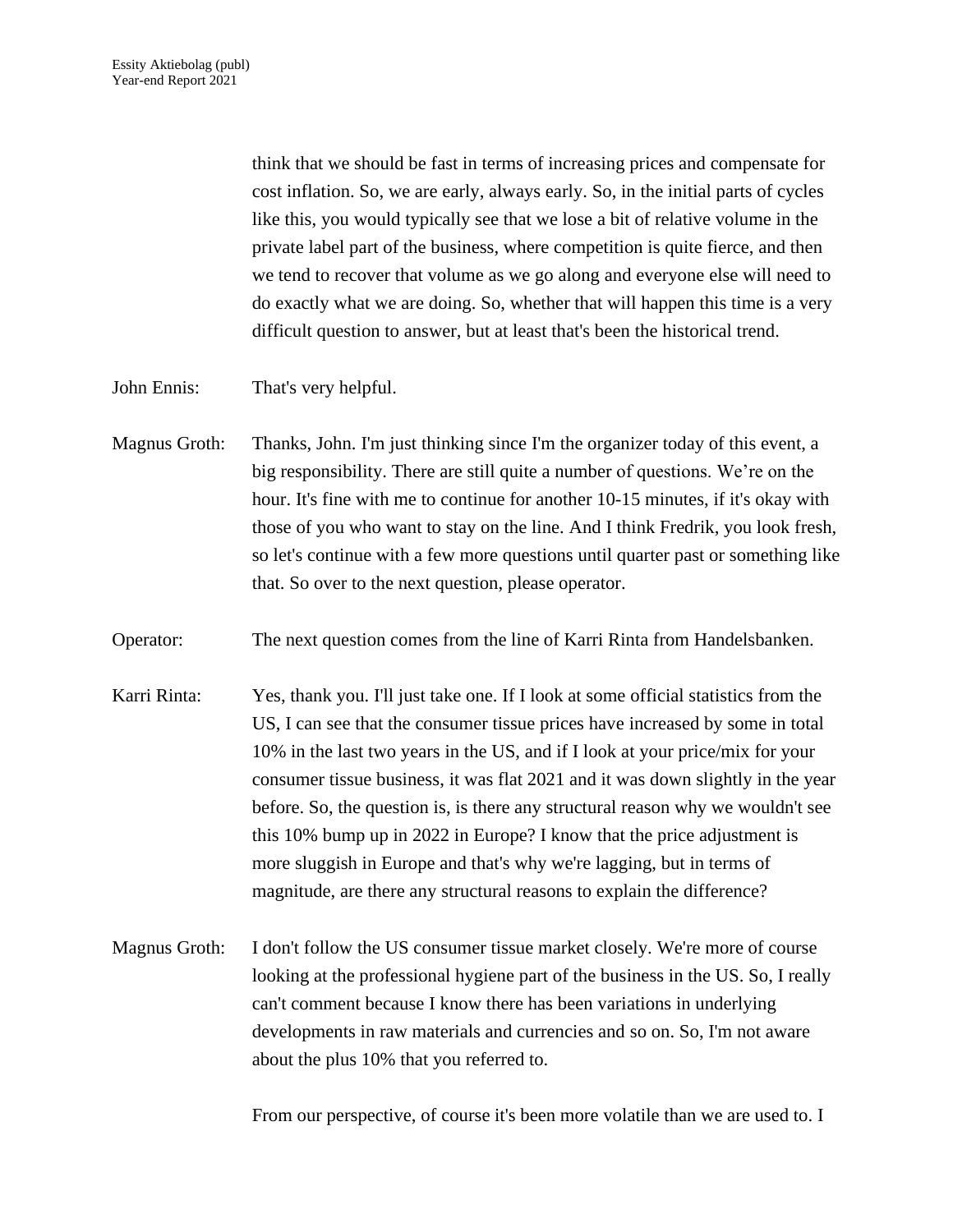mean, we expect most of our businesses to normally be quite stable, and of course towards the end of 2020, so not last year but the year before, we have had the highest margins in Consumer Tissue ever, as you know, on the back of a lot of innovation, price and mix, but also very, very low raw materials. And at that point in time, of course price increases were not really justified or meaningful or possible and since then we have seen a dramatic development, that was quite unpredictable. So, I think the dynamic is somewhat different in the different markets. I don't know if you have anything to add there, Fredrik.

- Fredrik Rystedt: No, not really, but perhaps with once again, perhaps the historic perspective that it typically takes somewhat longer time in Europe because of slightly less consolidation in the market place, but over time, as you have seen, the pricing in the European market is compensating for raw materials, so of course our own ambition and of course also historic achievement is exactly that. And we are convinced, as we have said before, that we will see that compensation over time.
- Magnus Groth: And what we do follow is the margin gap in how that develops to all our peers and some of them are US companies and over the last number of years, that margin gap has actually reduced quite significantly. This is the overall number, so it's not only consumer tissue, it's also personal care and professional hygiene. So, of course that's been a positive development from a margin perspective. Then I think it's difficult to follow pricing actions specifically in these two different markets.

Karri Rinta: Okay, thank you.

- Operator: And we have one more question from the line of Tom Sykes from Deutsche Bank.
- Tom Sykes: Yeah, morning, everybody. Thanks for the extra time. Just a couple of quick ones on consumer tissue just to clarify your previous comment. So, have we seen a full quarter of the volume benefit that you seem to be outlining from stresses at some of your peer groups? So the higher service levels as you put it. Would we expect a greater benefit in Q1?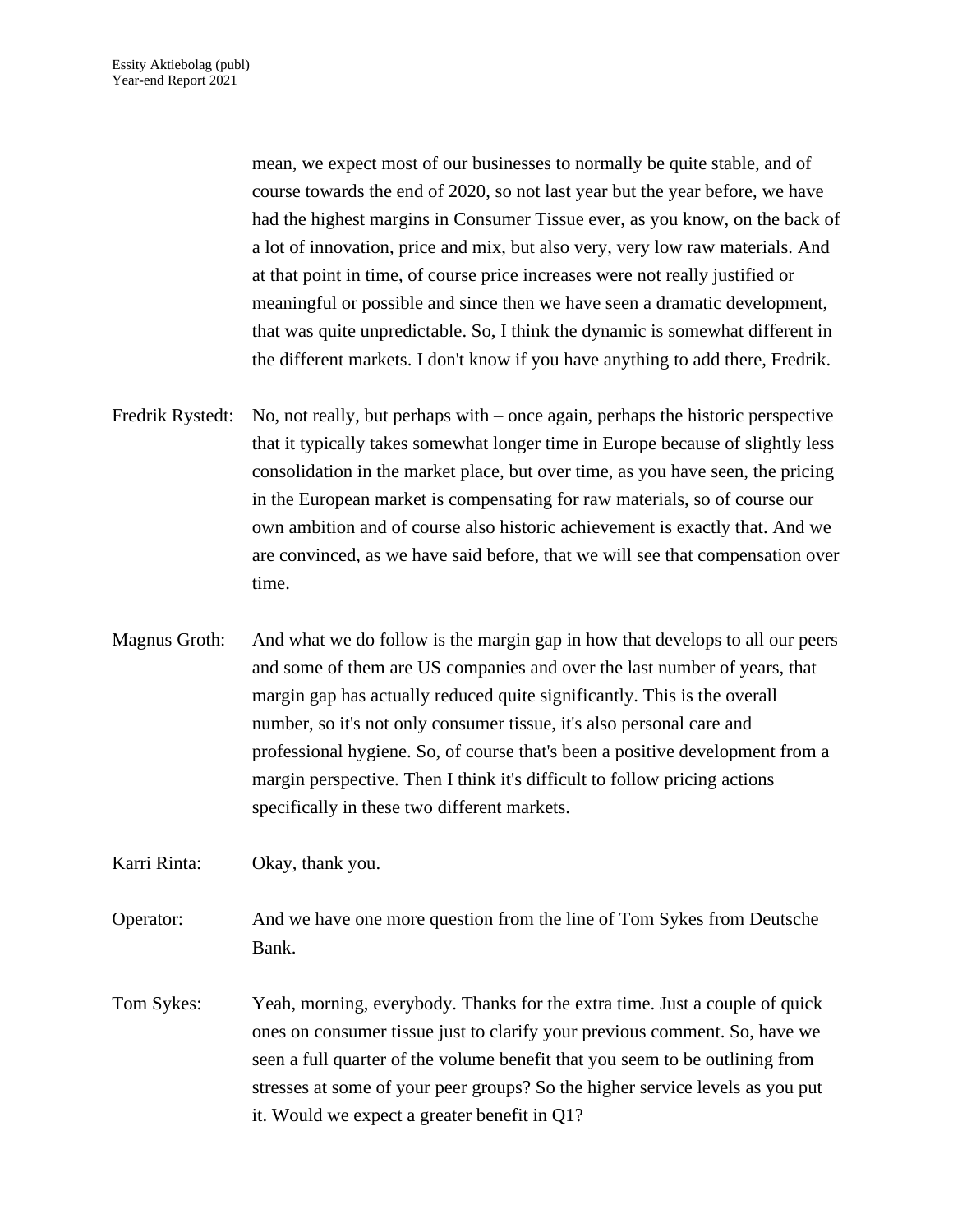Would you expect any negative price elasticity from your own price increases? And indeed, as regards stresses, are there any parts of your own business the lossmaking within Consumer Tissue that might see considerable gearing in 2022?

And then just coming back to your comments on marketing spend and the other line. It does feel like you've managed those to manage a margin. Is that still the case in Q1 or could we see that as you're supporting investments, that those may increase a little bit faster than the price increases that are coming through, and obviously that may have a slight negative impact on the margin, please.

Magnus Groth: So, Consumer Tissue, I don't expect we will have a big positive impact on volumes from our excellent service levels, but it helps us in price negotiations So, making our relations more sticky and more positive discussions than just price increases, price increases, price increases. So, it's just to underline that we've been able to have a quite nice development also, in terms of volume, even when we've been negotiating significant price increases both in private label and in brand. So, I don't see that that will show up in the numbers as a specific volume increase.

> And then to marketing spend, I expect that to normalize this year. We have a full program when it comes to product launches and that we expect to support. Fredrik, do you want to fill in on that?

Fredrik Rystedt: I think just one perhaps very obvious comment there, Tom, is that of course marketing spend will vary over the quarters, but if you take the 21 numbers, so the total number, it was approximately 5.5% versus sales and of course we grew in the year, so in absolute amounts totally for the year in comparison to 2020, it actually grew because we also had 5.5% in 2020. So, from that perspective you can say we are fairly constant, and we have, Tom, communicated many times before that, we expect that number to be roughly stable and potentially even increasing, so movements in between quarters can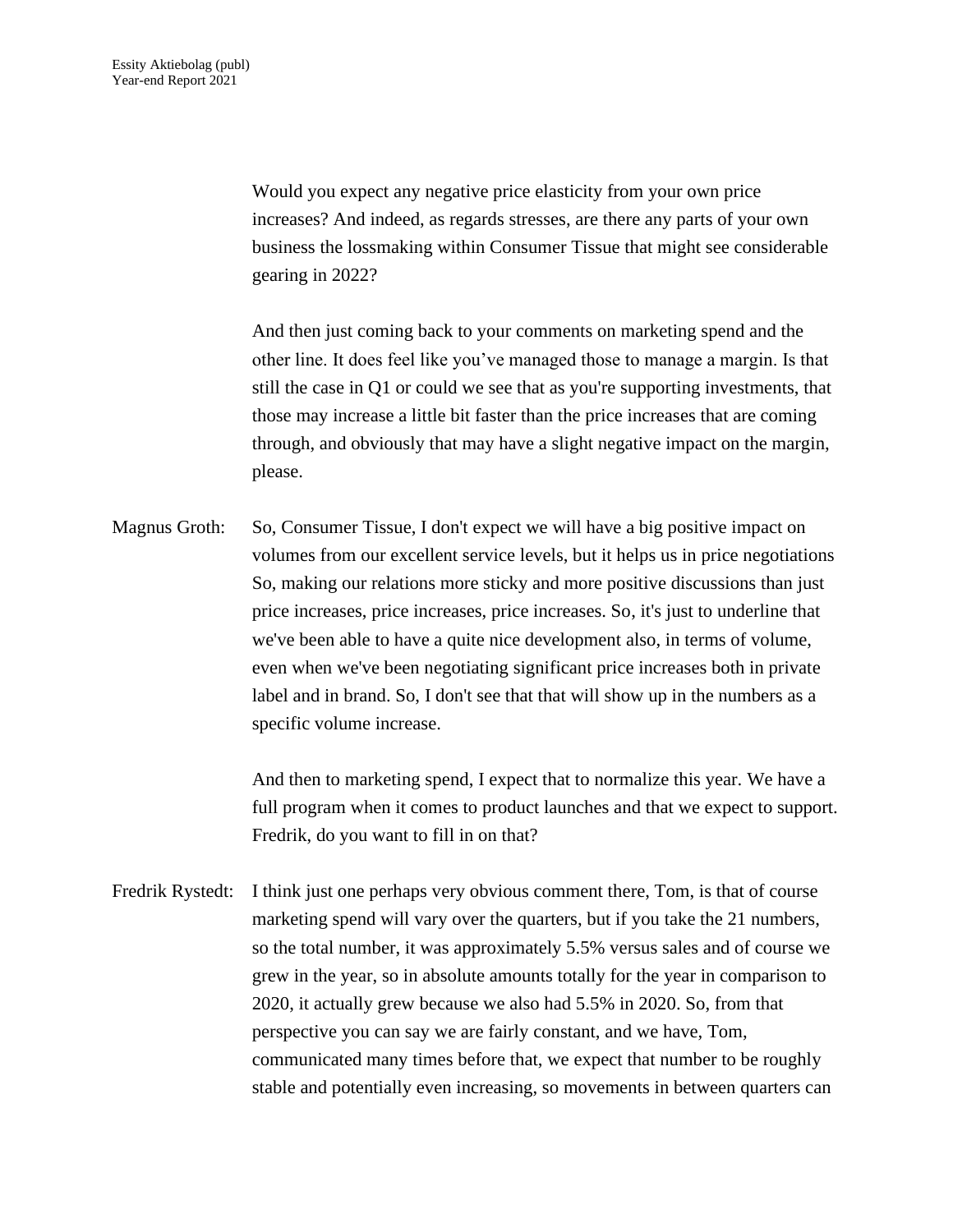vary and this is what's basically the case here in Q4. So, roughly as a whole year, 5.5% approximately.

Tom Sykes: Okay, can you give us any indication of how quickly that will normalize over the course of 2022? Should we be expecting that to normalize pretty quickly in Q1, please?

Fredrik Rystedt: Yeah, it's hard to give you exact numbers there, Tom, but as Magnus said, this will be roughly on that same 5.5% level for the year, and we don't expect any big variations over the years. So probably it will normalize during Q1.

Tom Sykes: Okay, fine, thanks very much.

Operator: And we have just one more question from the line of Iain Simpson again from Barclays.

Iain Simpson: Thank you so much for allowing me a follow-up. Just in terms of capital employment, I understand that you don't want to talk about big M&A because who knows when it's going to happen. I was just wondering in terms of what categories you'd find attractive enough to put incremental capital into though. Is feminine care a category that you'd like to get bigger in potentially?

Magnus Groth: I can only speak in general terms when it comes to our M&A strategy that we prioritize the Health and Medical segment and also definitely Feminine Care because it's so successful for us and we see the opportunity for kind of line extensions in this area. There's a lot going on in this area. And then also finally, as we stated many times before in Professional Hygiene, to the extent that we can strengthen our presence in wiping and cleaning and with some adjacent product lines. That's something we're looking into as well. Those are the areas where we are focused. And of course, excluded are Consumer Tissue and Baby.

Iain Simpson: Thank you very much.

Operator: As there are no further questions. I'll hand it back to the speakers.